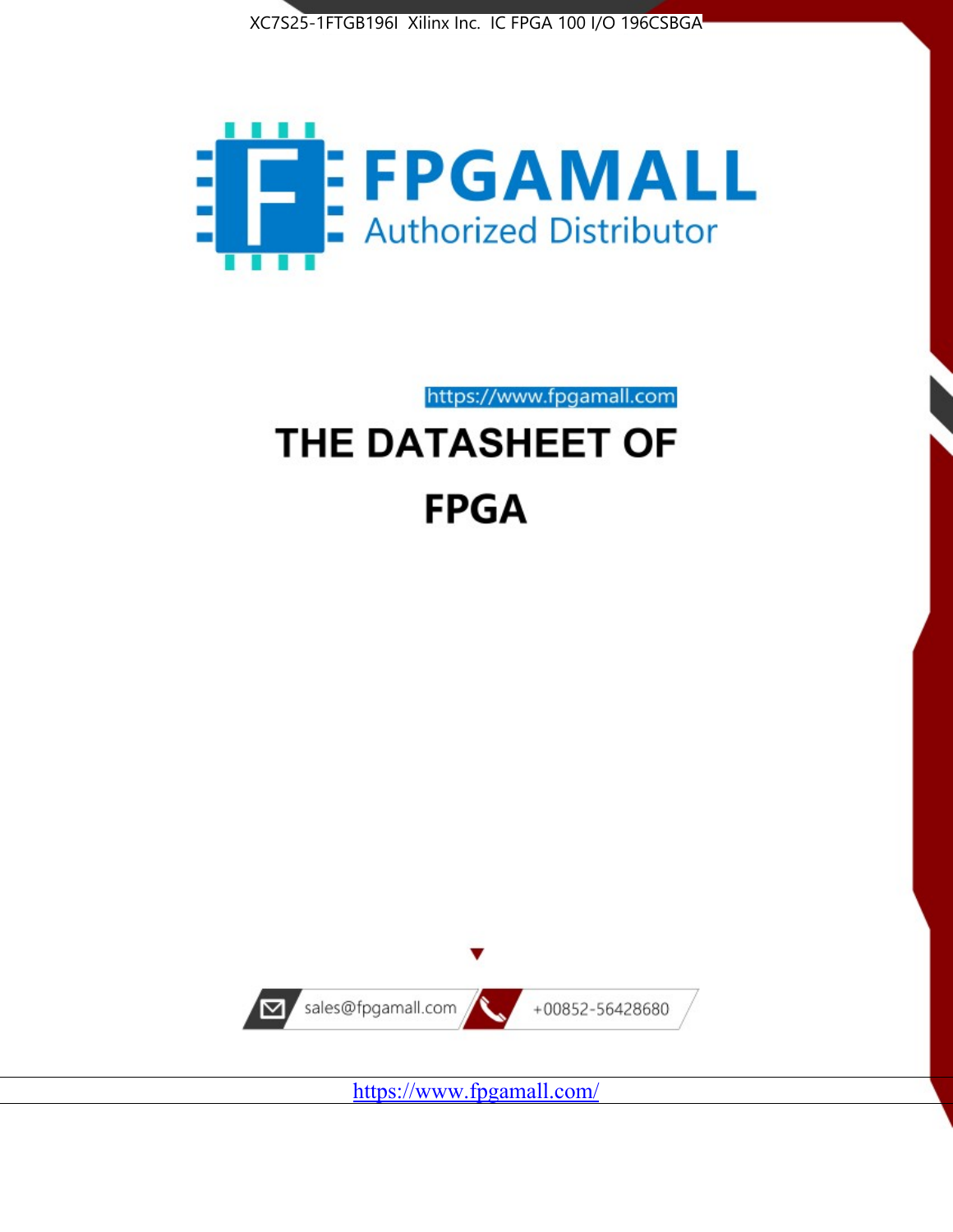# **EXALINX**

# **7 Series FPGAs Data Sheet: Overview**

DS180 (v2.6) February 27, 2018 **Product Specification**

## **General Description**

Xilinx® 7 series FPGAs comprise four FPGA families that address the complete range of system requirements, ranging from low cost, small form factor, cost-sensitive, high-volume applications to ultra high-end connectivity bandwidth, logic capacity, and signal processing capability for the most demanding high-performance applications. The 7 series FPGAs include:

- Spartan®-7 Family: Optimized for low cost, lowest power, and high I/O performance. Available in low-cost, very small form-factor packaging for smallest PCB footprint.
- Artix®-7 Family: Optimized for low power applications requiring serial transceivers and high DSP and logic throughput. Provides the lowest total bill of materials cost for high-throughput, cost-sensitive applications.
- Kintex®-7 Family: Optimized for best price-performance with a 2X improvement compared to previous generation, enabling a new class of FPGAs.
- Virtex®-7 Family: Optimized for highest system performance and capacity with a 2X improvement in system performance. Highest capability devices enabled by stacked silicon interconnect (SSI) technology

Built on a state-of-the-art, high-performance, low-power (HPL), 28 nm, high-k metal gate (HKMG) process technology, 7 series FPGAs enable an unparalleled increase in system performance with 2.9 Tb/s of I/O bandwidth, 2 million logic cell capacity, and 5.3 TMAC/s DSP, while consuming 50% less power than previous generation devices to offer a fully programmable alternative to ASSPs and ASICs.

# **Summary of 7 Series FPGA Features**

- Advanced high-performance FPGA logic based on real 6-input lookup table (LUT) technology configurable as distributed memory.
- 36 Kb dual-port block RAM with built-in FIFO logic for on-chip data buffering.
- High-performance SelectIO™ technology with support for DDR3 interfaces up to 1,866 Mb/s.
- High-speed serial connectivity with built-in multi-gigabit transceivers from 600 Mb/s to max. rates of 6.6 Gb/s up to 28.05 Gb/s, offering a special low-power mode, optimized for chip-to-chip interfaces.
- A user configurable analog interface (XADC), incorporating dual 12-bit 1MSPS analog-to-digital converters with on-chip thermal and supply sensors.
- DSP slices with 25 x 18 multiplier, 48-bit accumulator, and pre-adder for high-performance filtering, including optimized symmetric coefficient filtering.
- Powerful clock management tiles (CMT), combining phase-locked loop (PLL) and mixed-mode clock manager (MMCM) blocks for high precision and low jitter.
- Quickly deploy embedded processing with MicroBlaze™ processor.
- Integrated block for PCI Express® (PCIe), for up to x8 Gen3 Endpoint and Root Port designs.
- Wide variety of configuration options, including support for commodity memories, 256-bit AES encryption with HMAC/SHA-256 authentication, and built-in SEU detection and correction.
- Low-cost, wire-bond, bare-die flip-chip, and high signal integrity flipchip packaging offering easy migration between family members in the same package. All packages available in Pb-free and selected packages in Pb option.
- Designed for high performance and lowest power with 28 nm, HKMG, HPL process, 1.0V core voltage process technology and 0.9V core voltage option for even lower power.

| <b>Max. Capability</b>         | Spartan-7           | Artix-7                                    | Kintex-7                                              | Virtex-7                                |
|--------------------------------|---------------------|--------------------------------------------|-------------------------------------------------------|-----------------------------------------|
| Logic Cells                    | 102K                | 215K                                       | 478K                                                  | 1,955K                                  |
| Block RAM <sup>(1)</sup>       | 4.2 Mb              | 13 Mb                                      | 34 Mb                                                 | 68 Mb                                   |
| <b>DSP Slices</b>              | 160                 | 740                                        | 1,920                                                 | 3,600                                   |
| DSP Performance <sup>(2)</sup> | 176 GMAC/s          | 929 GMAC/s                                 | 2.845 GMAC/s                                          | 5,335 GMAC/s                            |
| MicroBlaze CPU(3)              | 260 DMIPs           | 303 DMIPs                                  | 438 DMIPs                                             | 441 DMIPs                               |
| Transceivers                   |                     | 16                                         | 32                                                    | 96                                      |
| <b>Transceiver Speed</b>       |                     | $6.6$ Gb/s                                 | $12.5$ Gb/s                                           | 28.05 Gb/s                              |
| Serial Bandwidth               |                     | $211$ Gb/s                                 | 800 Gb/s                                              | 2,784 Gb/s                              |
| PCIe Interface                 |                     | x4 Gen2                                    | x8 Gen2                                               | x8 Gen3                                 |
| Memory Interface               | 800 Mb/s            | 1.066 Mb/s                                 | 1,866 Mb/s                                            | 1,866 Mb/s                              |
| I/O Pins                       | 400                 | 500                                        | 500                                                   | 1,200                                   |
| I/O Voltage                    | $1.2V - 3.3V$       | $1.2V - 3.3V$                              | $1.2V - 3.3V$                                         | $1.2V - 3.3V$                           |
| Package Options                | Low-Cost. Wire-Bond | Low-Cost, Wire-Bond,<br>Bare-Die Flip-Chip | Bare-Die Flip-Chip and High-<br>Performance Flip-Chip | <b>Highest Performance</b><br>Flip-Chip |

#### *Table 1:* **7 Series Families Comparison**

#### **Notes:**

1. Additional memory available in the form of distributed RAM.

2. Peak DSP performance numbers are based on symmetrical filter implementation.<br>3. Peak MicroBlaze CPU performance numbers based on microcontroller preset.

Peak MicroBlaze CPU performance numbers based on microcontroller preset.

© Copyright 2010–2018 Xilinx, Inc., Xilinx, the Xilinx logo, Artix, ISE, Kintex, Spartan, Virtex, Vivado, Zynq, and other designated brands included herein are trademarks of Xilinx in the United States and other countries. PCI Express is a trademark of PCI-SIG and used under license. All other trademarks are the property of their respective owners.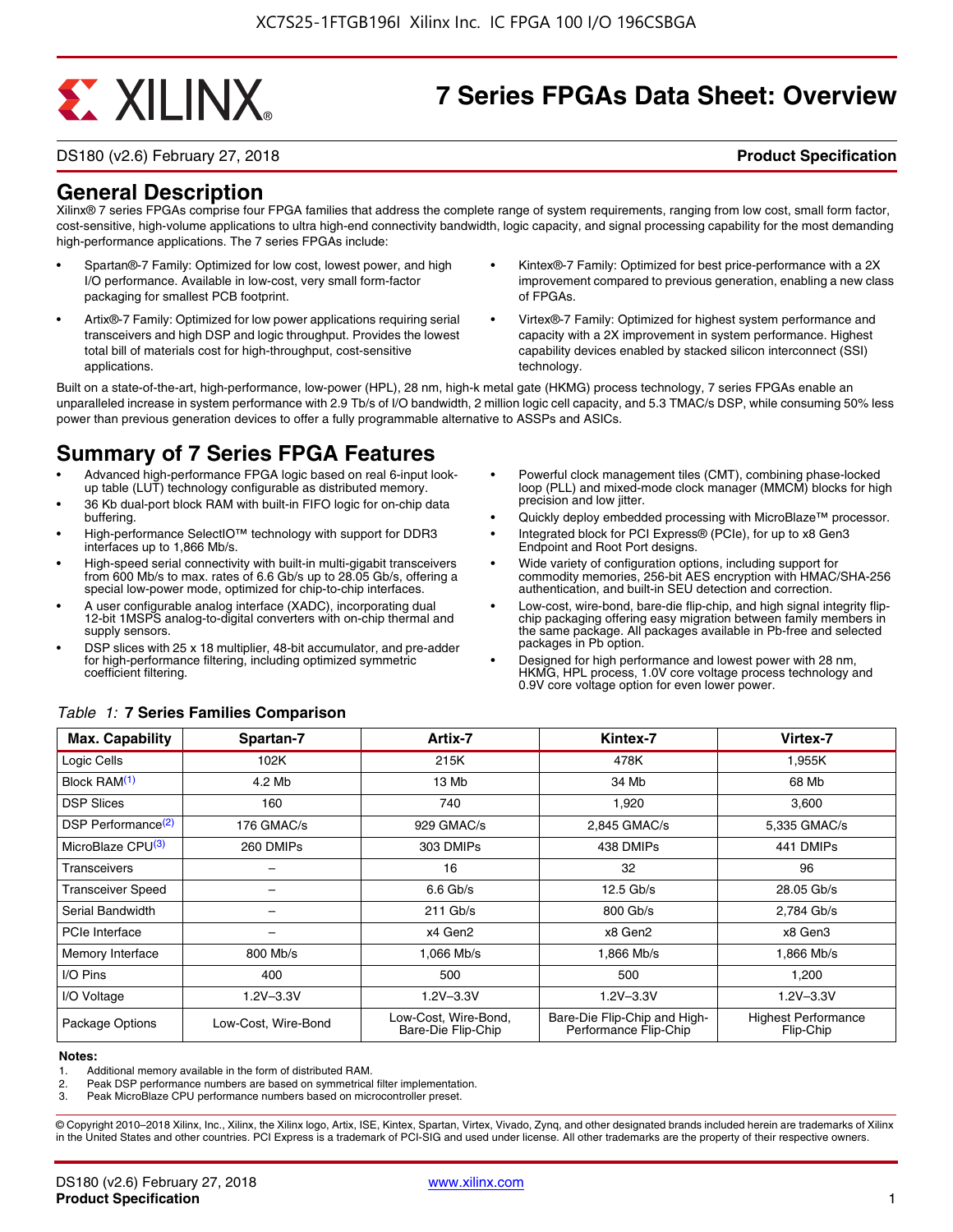# **Spartan-7 FPGA Feature Summary**

#### *Table 2:* **Spartan-7 FPGA Feature Summary by Device**

|               |                |                       | <b>CLB</b>                            |                                     |              | <b>Block RAM Blocks</b> <sup>(3)</sup> |             |                     |             |             |                              |                                   |                              |
|---------------|----------------|-----------------------|---------------------------------------|-------------------------------------|--------------|----------------------------------------|-------------|---------------------|-------------|-------------|------------------------------|-----------------------------------|------------------------------|
| <b>Device</b> | Logic<br>Cells | Slices <sup>(1)</sup> | Max<br><b>Distributed</b><br>RAM (Kb) | <b>DSP</b><br>Slices <sup>(2)</sup> | <b>18 Kb</b> | 36 Kb                                  | Max<br>(Kb) | CMTS <sup>(4)</sup> | <b>PCle</b> | <b>GT</b>   | <b>XADC</b><br><b>Blocks</b> | Total I/O<br>Banks <sup>(5)</sup> | <b>Max User</b><br><b>VO</b> |
| XC7S6         | 6,000          | 938                   | 70                                    | 10                                  | 10           | 5                                      | 180         | 2                   | $\Omega$    | 0           | 0                            | 2                                 | 100                          |
| <b>XC7S15</b> | 12,800         | 2,000                 | 150                                   | 20                                  | 20           | 10                                     | 360         | 2                   | $\Omega$    | $\mathbf 0$ | 0                            | 2                                 | 100                          |
| <b>XC7S25</b> | 23,360         | 3,650                 | 313                                   | 80                                  | 90           | 45                                     | 1,620       | 3                   | 0           | 0           |                              | 3                                 | 150                          |
| <b>XC7S50</b> | 52,160         | 8,150                 | 600                                   | 120                                 | 150          | 75                                     | 2,700       | 5                   | $\Omega$    | 0           |                              | 5                                 | 250                          |
| <b>XC7S75</b> | 76,800         | 12,000                | 832                                   | 140                                 | 180          | 90                                     | 3,240       | 8                   | 0           | 0           |                              | 8                                 | 400                          |
| XC7S100       | 102,400        | 16.000                | 1,100                                 | 160                                 | 240          | 120                                    | 4,320       | 8                   | 0           | 0           |                              | 8                                 | 400                          |

#### **Notes:**

1. Each 7 series FPGA slice contains four LUTs and eight flip-flops; only some slices can use their LUTs as distributed RAM or SRLs.<br>2. Each DSP slice contains a pre-adder. a 25 x 18 multiplier. an adder. and an accumulato

2. Each DSP slice contains a pre-adder, a 25 x 18 multiplier, an adder, and an accumulator. 3. Block RAMs are fundamentally 36 Kb in size; each block can also be used as two independent 18 Kb blocks.

4. Each CMT contains one MMCM and one PLL.

5. Does not include configuration Bank 0.

#### *Table 3:* **Spartan-7 FPGA Device-Package Combinations and Maximum I/Os**

| Package         | CPGA196    | <b>CSGA225</b> | <b>CSGA324</b> | FTGB196     | <b>FGGA484</b> | <b>FGGA676</b> |
|-----------------|------------|----------------|----------------|-------------|----------------|----------------|
| Size (mm)       | 8 x 8      | $13 \times 13$ | $15 \times 15$ | 15 x 15     | 23 x 23        | 27 x 27        |
| Ball Pitch (mm) | 0.5        | 0.8            | 0.8            | 1.0         | 1.0            | 1.0            |
| <b>Device</b>   | HR $l$ (1) | HR $UO(1)$     | HR $UO(1)$     | HR $l/O(1)$ | HR $I/O(1)$    | HR $l/O(1)$    |
| XC7S6           | 100        | 100            |                | 100         |                |                |
| <b>XC7S15</b>   | 100        | 100            |                | 100         |                |                |
| <b>XC7S25</b>   |            | 150            | 150            | 100         |                |                |
| <b>XC7S50</b>   |            |                | 210            | 100         | 250            |                |
| <b>XC7S75</b>   |            |                |                |             | 338            | 400            |
| <b>XC7S100</b>  |            |                |                |             | 338            | 400            |

#### **Notes:**

1. HR = High-range I/O with support for I/O voltage from 1.2V to 3.3V.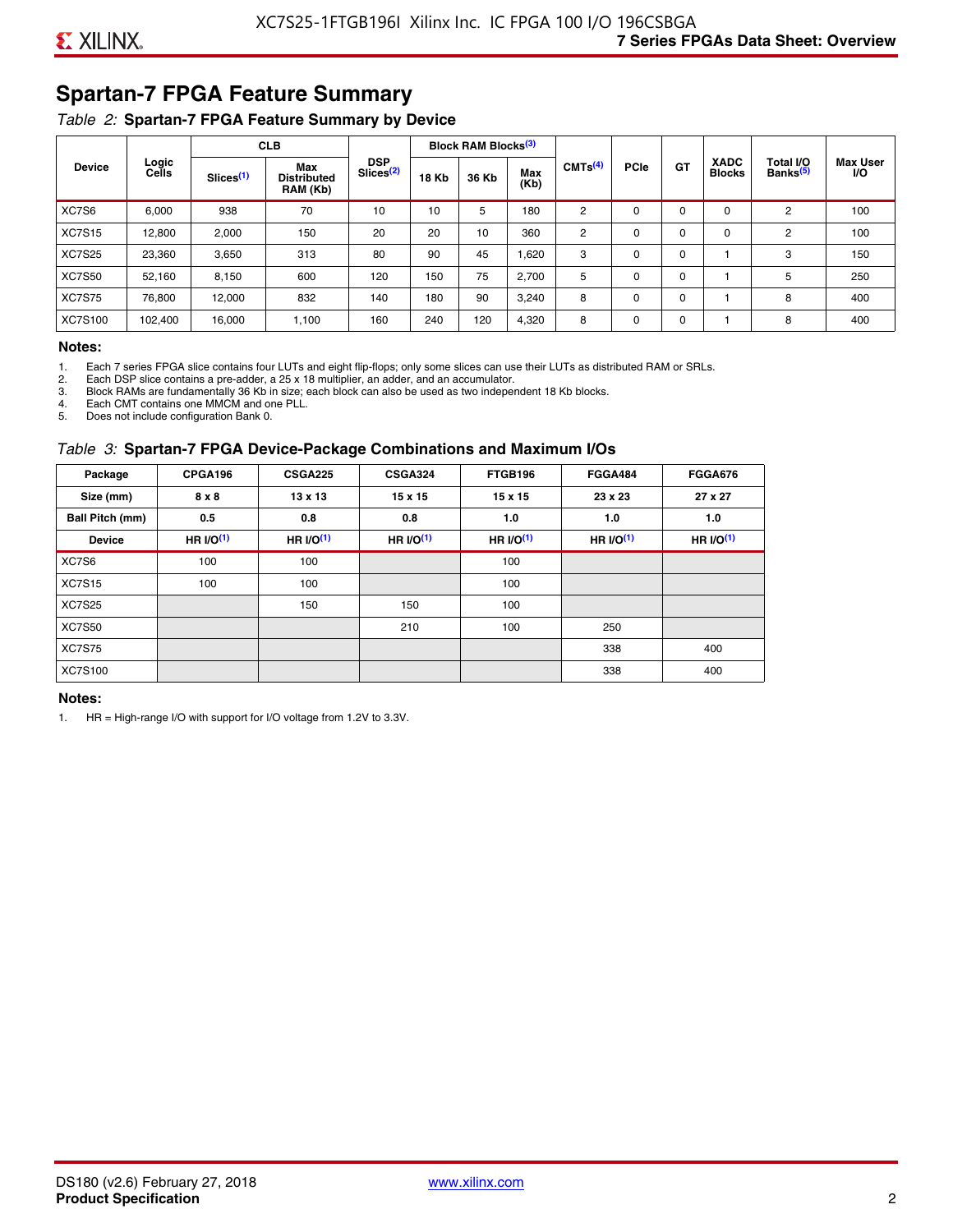# **Artix-7 FPGA Feature Summary**

#### *Table 4:* **Artix-7 FPGA Feature Summary by Device**

|                 |                |                       | <b>Configurable Logic Blocks</b><br>(CLBs) | <b>DSP48E1</b>        |              | Block RAM Blocks <sup>(3)</sup> |             |                     |                     |             | <b>XADC</b>   | Total I/O            | <b>Max User</b>    |
|-----------------|----------------|-----------------------|--------------------------------------------|-----------------------|--------------|---------------------------------|-------------|---------------------|---------------------|-------------|---------------|----------------------|--------------------|
| <b>Device</b>   | Logic<br>Cells | Slices <sup>(1)</sup> | Max<br><b>Distributed</b><br>RAM (Kb)      | Slices <sup>(2)</sup> | <b>18 Kb</b> | 36 Kb                           | Max<br>(Kb) | CMTS <sup>(4)</sup> | PCle <sup>(5)</sup> | <b>GTPs</b> | <b>Blocks</b> | Banks <sup>(6)</sup> | I/O <sub>(7)</sub> |
| XC7A12T         | 12,800         | 2,000                 | 171                                        | 40                    | 40           | 20                              | 720         | 3                   |                     | 2           |               | 3                    | 150                |
| XC7A15T         | 16,640         | 2,600                 | 200                                        | 45                    | 50           | 25                              | 900         | 5                   |                     | 4           |               | 5                    | 250                |
| XC7A25T         | 23,360         | 3,650                 | 313                                        | 80                    | 90           | 45                              | 1,620       | 3                   |                     | 4           |               | 3                    | 150                |
| XC7A35T         | 33,280         | 5,200                 | 400                                        | 90                    | 100          | 50                              | 1,800       | 5                   |                     | 4           |               | 5                    | 250                |
| XC7A50T         | 52,160         | 8,150                 | 600                                        | 120                   | 150          | 75                              | 2.700       | 5                   |                     | 4           |               | 5                    | 250                |
| XC7A75T         | 75,520         | 11,800                | 892                                        | 180                   | 210          | 105                             | 3,780       | 6                   |                     | 8           |               | 6                    | 300                |
| <b>XC7A100T</b> | 101.440        | 15,850                | 1.188                                      | 240                   | 270          | 135                             | 4,860       | 6                   |                     | 8           |               | 6                    | 300                |
| <b>XC7A200T</b> | 215,360        | 33,650                | 2,888                                      | 740                   | 730          | 365                             | 13,140      | 10                  |                     | 16          |               | 10                   | 500                |

**Notes:**  Each 7 series FPGA slice contains four LUTs and eight flip-flops; only some slices can use their LUTs as distributed RAM or SRLs.

2. Each DSP slice contains a pre-adder, a 25 x 18 multiplier, an adder, and an accumulator.

3. Block RAMs are fundamentally 36 Kb in size; each block can also be used as two independent 18 Kb blocks.

4. Each CMT contains one MMCM and one PLL.<br>5. Artix-7 FPGA Interface Blocks for PCI Express

5. Artix-7 FPGA Interface Blocks for PCI Express support up to x4 Gen 2.<br>6. Does not include configuration Bank 0.

6. Does not include configuration Bank 0.

This number does not include GTP transceivers.

#### *Table 5:* **Artix-7 FPGA Device-Package Combinations and Maximum I/Os**

| Package <sup>(1)</sup>    |            | <b>CPG236</b>     |                | <b>CPG238</b>  |            | <b>CSG324</b> |                | <b>CSG325</b>     |       | <b>FTG256</b>     |            | <b>SBG484</b>     |                | FGG484 <sup>(2)</sup> |                | FBG484 <sup>(2)</sup> |       | FGG676 <sup>(3)</sup> |            | FBG676 <sup>(3)</sup> |            | <b>FFG1156</b> |
|---------------------------|------------|-------------------|----------------|----------------|------------|---------------|----------------|-------------------|-------|-------------------|------------|-------------------|----------------|-----------------------|----------------|-----------------------|-------|-----------------------|------------|-----------------------|------------|----------------|
| Size (mm)                 |            | $10 \times 10$    |                | $10 \times 10$ |            | 15 x 15       |                | 15 x 15           |       | $17 \times 17$    |            | $19 \times 19$    |                | 23 x 23               |                | 23 x 23               |       | 27 x 27               |            | 27 x 27               |            | 35 x 35        |
| <b>Ball Pitch</b><br>(mm) |            | 0.5               |                | 0.5            |            | 0.8           | 0.8            |                   |       | 1.0               |            | 0.8               |                | 1.0                   |                | 1.0                   |       | 1.0                   |            | 1.0                   |            | 1.0            |
| <b>Device</b>             | <b>GTP</b> | <b>VO</b>         | <b>GTP</b>     | <b>VO</b>      | <b>GTP</b> | <b>VO</b>     | <b>GTP</b>     | <b>VO</b>         | G(TP) | VO.               | <b>GTP</b> | VO.               | G(TP)          | <b>VO</b>             | <b>GTP</b>     | <b>VO</b>             | G(TP) | <b>VO</b>             | <b>GTP</b> | <b>VO</b>             | <b>GTP</b> | <b>VO</b>      |
|                           | (4)        | HR <sup>(5)</sup> | (4)            | HR(5)          | (4)        | HP(5)         | (4)            | HR <sup>(5)</sup> |       | HR <sup>(5)</sup> |            | HR <sup>(5)</sup> |                | HR <sup>(5)</sup>     |                | HR <sup>(5)</sup>     |       | HR <sup>(5)</sup>     |            | HR <sup>(5)</sup>     |            | HR(5)          |
| XC7A12T                   |            |                   | $\overline{2}$ | 112            |            |               | $\overline{2}$ | 150               |       |                   |            |                   |                |                       |                |                       |       |                       |            |                       |            |                |
| XC7A15T                   | 2          | 106               |                |                | 0          | 210           | 4              | 150               | 0     | 170               |            |                   | $\overline{4}$ | 250                   |                |                       |       |                       |            |                       |            |                |
| XC7A25T                   |            |                   | 2              | 112            |            |               | 4              | 150               |       |                   |            |                   |                |                       |                |                       |       |                       |            |                       |            |                |
| XC7A35T                   | 2          | 106               |                |                | 0          | 210           | 4              | 150               | 0     | 170               |            |                   | 4              | 250                   |                |                       |       |                       |            |                       |            |                |
| XC7A50T                   | 2          | 106               |                |                | 0          | 210           | 4              | 150               | 0     | 170               |            |                   | 4              | 250                   |                |                       |       |                       |            |                       |            |                |
| XC7A75T                   |            |                   |                |                | 0          | 210           |                |                   | 0     | 170               |            |                   | 4              | 285                   |                |                       | 8     | 300                   |            |                       |            |                |
| <b>XC7A100T</b>           |            |                   |                |                | 0          | 210           |                |                   | 0     | 170               |            |                   | $\overline{4}$ | 285                   |                |                       | 8     | 300                   |            |                       |            |                |
| <b>XC7A200T</b>           |            |                   |                |                |            |               |                |                   |       |                   | 4          | 285               |                |                       | $\overline{4}$ | 285                   |       |                       | 8          | 400                   | 16         | 500            |

#### **Notes:**

1. All packages listed are Pb-free (SBG, FBG, FFG with exemption 15). Some packages are available in Pb option.

2. Devices in FGG484 and FBG484 are footprint compatible.

3. Devices in FGG676 and FBG676 are footprint compatible.

4. GTP transceivers in CP, CS, FT, and FG packages support data rates up to 6.25 Gb/s.<br>5. HR = High-range I/O with support for I/O voltage from 1.2V to 3.3V.

HR = High-range I/O with support for I/O voltage from 1.2V to 3.3V.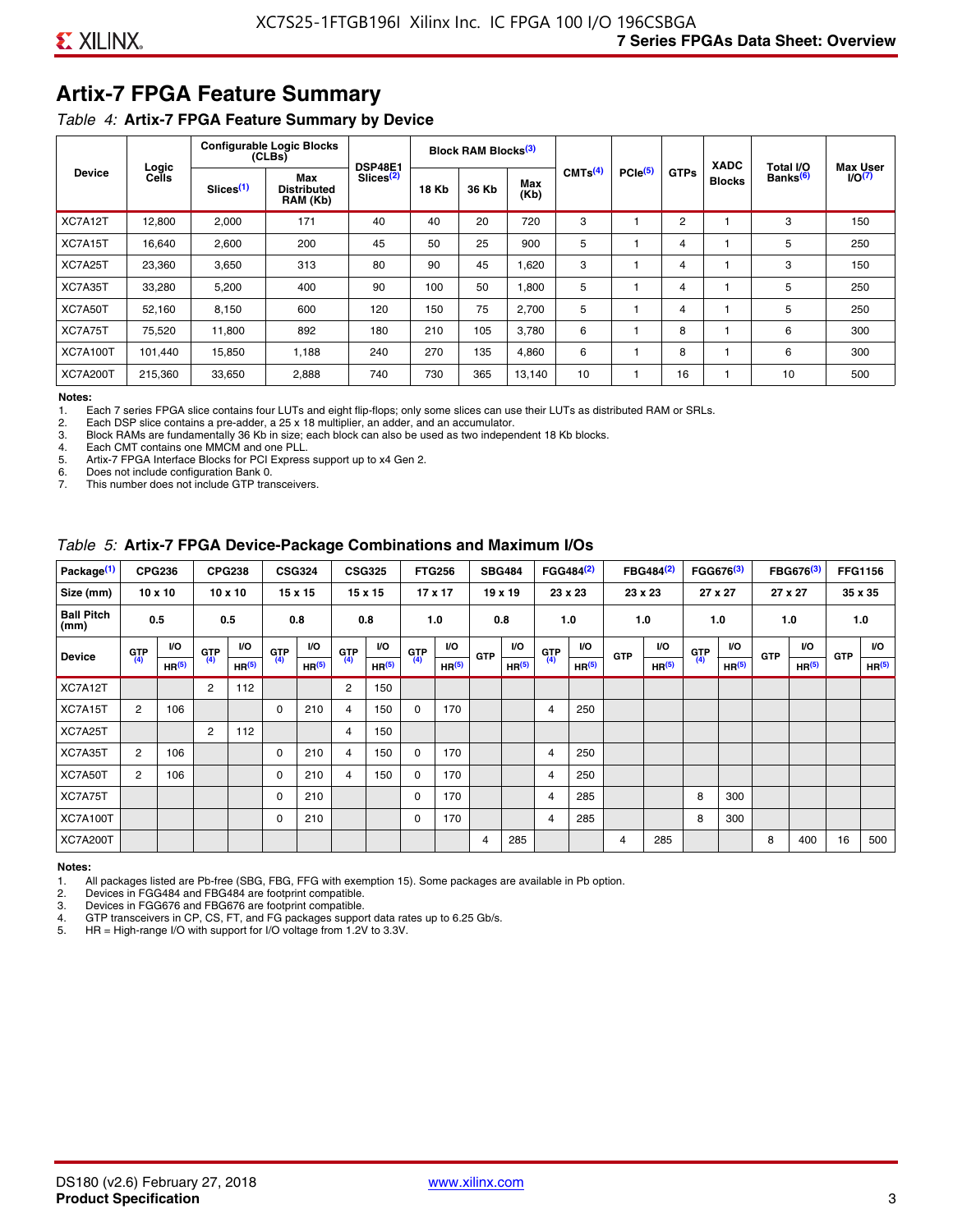# **Kintex-7 FPGA Feature Summary**

#### *Table 6:* **Kintex-7 FPGA Feature Summary by Device**

|                 |                |                       | <b>Configurable Logic</b><br><b>Blocks (CLBs)</b> | <b>DSP</b>            |              | <b>Block RAM Blocks</b> <sup>(3)</sup> |          |                     |              |             | <b>XADC</b>   | Total I/O            | Max               |
|-----------------|----------------|-----------------------|---------------------------------------------------|-----------------------|--------------|----------------------------------------|----------|---------------------|--------------|-------------|---------------|----------------------|-------------------|
| <b>Device</b>   | Logic<br>Cells | Slices <sup>(1)</sup> | Max<br><b>Distributed</b><br>RAM (Kb)             | Slices <sup>(2)</sup> | <b>18 Kb</b> | 36 Kb                                  | Max (Kb) | CMTS <sup>(4)</sup> | $PCle^{(5)}$ | <b>GTXs</b> | <b>Blocks</b> | Banks <sup>(6)</sup> | User<br>$1/0^{7}$ |
| XC7K70T         | 65.600         | 10,250                | 838                                               | 240                   | 270          | 135                                    | 4,860    | 6                   |              | 8           |               | 6                    | 300               |
| <b>XC7K160T</b> | 162,240        | 25,350                | 2,188                                             | 600                   | 650          | 325                                    | 11,700   | 8                   |              | 8           |               | 8                    | 400               |
| <b>XC7K325T</b> | 326,080        | 50,950                | 4,000                                             | 840                   | 890          | 445                                    | 16,020   | 10                  |              | 16          |               | 10                   | 500               |
| <b>XC7K355T</b> | 356.160        | 55,650                | 5,088                                             | 1.440                 | 1.430        | 715                                    | 25,740   | 6                   |              | 24          |               | 6                    | 300               |
| <b>XC7K410T</b> | 406.720        | 63,550                | 5,663                                             | .540                  | 1,590        | 795                                    | 28,620   | 10                  |              | 16          |               | 10                   | 500               |
| <b>XC7K420T</b> | 416.960        | 65,150                | 5,938                                             | 1,680                 | 1,670        | 835                                    | 30,060   | 8                   |              | 32          |               | 8                    | 400               |
| <b>XC7K480T</b> | 477,760        | 74,650                | 6,788                                             | 1,920                 | 1,910        | 955                                    | 34,380   | 8                   |              | 32          |               | 8                    | 400               |

#### **Notes:**

1. Each 7 series FPGA slice contains four LUTs and eight flip-flops; only some slices can use their LUTs as distributed RAM or SRLs.<br>2. Each DSP slice contains a pre-adder, a 25 x 18 multiplier, an adder, and an accumulato

Each DSP slice contains a pre-adder, a 25 x 18 multiplier, an adder, and an accumulator.

3. Block RAMs are fundamentally 36 Kb in size; each block can also be used as two independent 18 Kb blocks.

4. Each CMT contains one MMCM and one PLL.

5. Kintex-7 FPGA Interface Blocks for PCI Express support up to x8 Gen 2.

6. Does not include configuration Bank 0.

7. This number does not include GTX transceivers.

#### *Table 7:* **Kintex-7 FPGA Device-Package Combinations and Maximum I/Os**

| Package <sup>(1)</sup>    |            | <b>FBG484</b>     |                   |            | FBG676 <sup>(2)</sup> |                   |            | FFG676 <sup>(2)</sup> |                   |            | FBG900 <sup>(3)</sup> |           |            | FFG900 <sup>(3)</sup> |                   |            | <b>FFG901</b>     |                   |            | <b>FFG1156</b>    |                   |
|---------------------------|------------|-------------------|-------------------|------------|-----------------------|-------------------|------------|-----------------------|-------------------|------------|-----------------------|-----------|------------|-----------------------|-------------------|------------|-------------------|-------------------|------------|-------------------|-------------------|
| Size (mm)                 |            | 23 x 23           |                   |            | 27 x 27               |                   |            | 27 x 27               |                   |            | 31 x 31               |           |            | 31 x 31               |                   |            | 31 x 31           |                   |            | 35 x 35           |                   |
| <b>Ball Pitch</b><br>(mm) |            | 1.0               |                   |            | 1.0                   |                   |            | 1.0                   |                   |            | 1.0                   |           |            | 1.0                   |                   |            | 1.0               |                   |            | 1.0               |                   |
| <b>Device</b>             | <b>GTX</b> |                   | VO.               | <b>GTX</b> | <b>VO</b>             |                   | <b>GTX</b> |                       | <b>VO</b>         | <b>GTX</b> |                       | <b>VO</b> | <b>GTX</b> | <b>VO</b>             |                   | <b>GTX</b> |                   | VO                | <b>GTX</b> | <b>VO</b>         |                   |
|                           | (4)        | HR <sup>(5)</sup> | HP <sup>(6)</sup> | (4)        | HR <sup>(5)</sup>     | HP <sup>(6)</sup> |            | HR <sup>(5)</sup>     | HP <sup>(6)</sup> | (4)        | HR <sup>(5)</sup>     | HP(6)     |            | HR <sup>(5)</sup>     | HP <sup>(6)</sup> |            | HR <sup>(5)</sup> | HP <sup>(6)</sup> |            | HR <sup>(5)</sup> | HP <sup>(6)</sup> |
| XC7K70T                   | 4          | 185               | 100               | 8          | 200                   | 100               |            |                       |                   |            |                       |           |            |                       |                   |            |                   |                   |            |                   |                   |
| <b>XC7K160T</b>           | 4          | 185               | 100               | 8          | 250                   | 150               | 8          | 250                   | 150               |            |                       |           |            |                       |                   |            |                   |                   |            |                   |                   |
| <b>XC7K325T</b>           |            |                   |                   | 8          | 250                   | 150               | 8          | 250                   | 150               | 16         | 350                   | 150       | 16         | 350                   | 150               |            |                   |                   |            |                   |                   |
| <b>XC7K355T</b>           |            |                   |                   |            |                       |                   |            |                       |                   |            |                       |           |            |                       |                   | 24         | 300               | 0                 |            |                   |                   |
| <b>XC7K410T</b>           |            |                   |                   | 8          | 250                   | 150               | 8          | 250                   | 150               | 16         | 350                   | 150       | 16         | 350                   | 150               |            |                   |                   |            |                   |                   |
| <b>XC7K420T</b>           |            |                   |                   |            |                       |                   |            |                       |                   |            |                       |           |            |                       |                   | 28         | 380               | $\Omega$          | 32         | 400               | $\Omega$          |
| <b>XC7K480T</b>           |            |                   |                   |            |                       |                   |            |                       |                   |            |                       |           |            |                       |                   | 28         | 380               | 0                 | 32         | 400               | $\Omega$          |

#### **Notes:**

1. All packages listed are Pb-free (FBG, FFG with exemption 15). Some packages are available in Pb option.

2. Devices in FBG676 and FFG676 are footprint compatible.

3. Devices in FBG900 and FFG900 are footprint compatible. 4. GTX transceivers in FB packages support the following maximum data rates: 10.3Gb/s in FBG484; 6.6Gb/s in FBG676 and FBG900. Refer to *Kintex-7 FPGAs Data Sheet: DC and AC Switching Characteristics* [\(DS182](https://www.xilinx.com/support/documentation/data_sheets/ds182_Kintex_7_Data_Sheet.pdf)) for details.

5. HR = High-range I/O with support for I/O voltage from 1.2V to 3.3V.

6. HP = High-performance I/O with support for I/O voltage from 1.2V to 1.8V.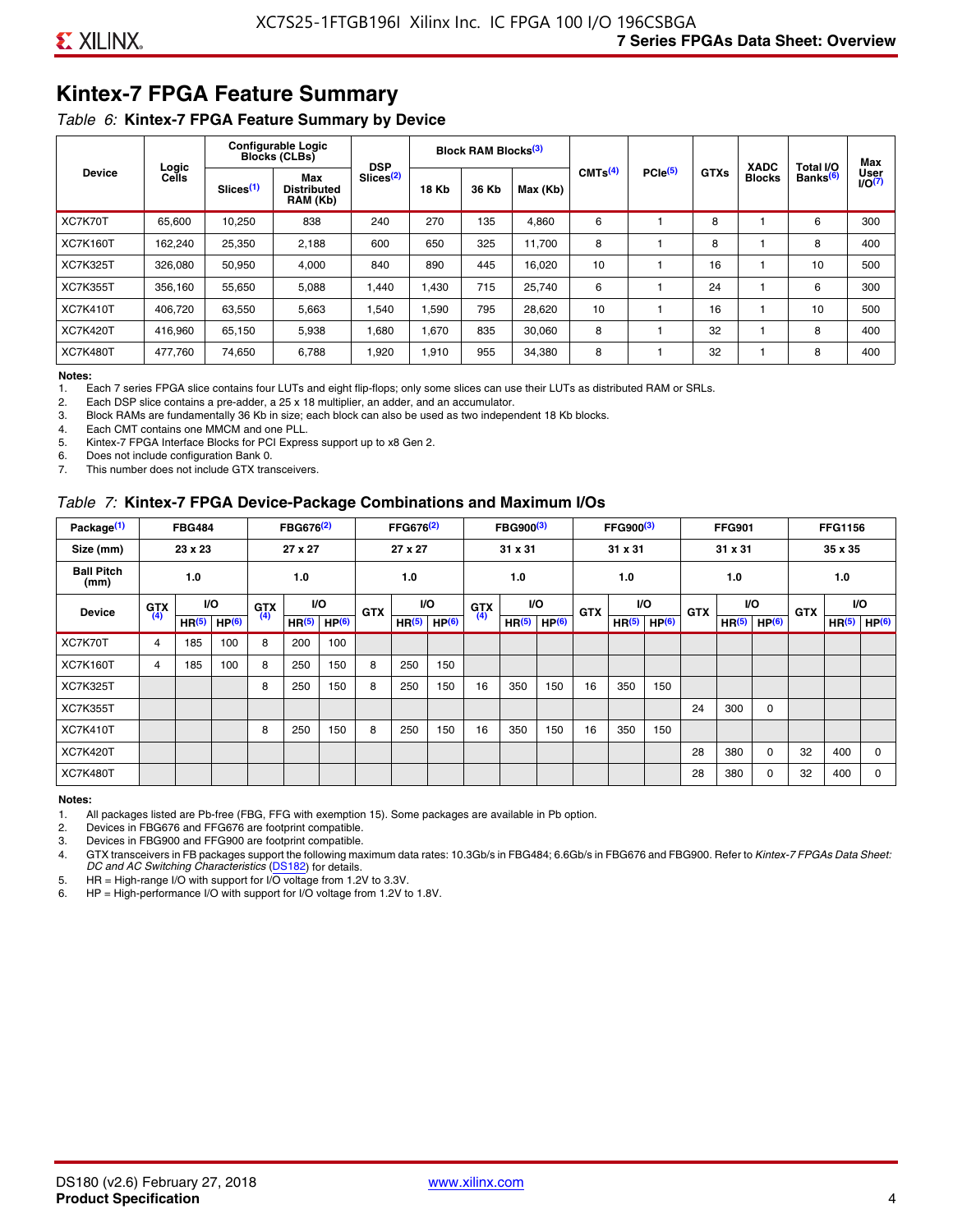# **Virtex-7 FPGA Feature Summary**

#### *Table 8:* **Virtex-7 FPGA Feature Summary**

|                       |                |                       | <b>Configurable Logic</b><br><b>Blocks (CLBs)</b> | <b>DSP</b>            |       | <b>Block RAM Blocks<sup>(4)</sup></b> |             | <b>CMTs</b> | <b>PCIe</b>    |            |            |            | <b>XADC</b>   | Total I/O            | Max                        |                |
|-----------------------|----------------|-----------------------|---------------------------------------------------|-----------------------|-------|---------------------------------------|-------------|-------------|----------------|------------|------------|------------|---------------|----------------------|----------------------------|----------------|
| Device <sup>(1)</sup> | Logic<br>Cells | Slices <sup>(2)</sup> | Max<br><b>Distributed</b><br>RAM (Kb)             | Slices <sup>(3)</sup> | 18 Kb | 36 Kb                                 | Max<br>(Kb) | (5)         | (6)            | <b>GTX</b> | <b>GTH</b> | <b>GTZ</b> | <b>Blocks</b> | Banks <sup>(7)</sup> | <b>User</b><br>$1/O^{(8)}$ | SLRs(9)        |
| <b>XC7V585T</b>       | 582,720        | 91,050                | 6,938                                             | ,260                  | .590  | 795                                   | 28,620      | 18          | 3              | 36         | $\Omega$   | 0          |               | 17                   | 850                        | N/A            |
| XC7V2000T             | 1,954,560      | 305,400               | 21,550                                            | 2,160                 | 2,584 | ,292                                  | 46,512      | 24          | 4              | 36         | 0          | 0          |               | 24                   | ,200                       | 4              |
| XC7VX330T             | 326,400        | 51,000                | 4,388                                             | 1,120                 | 1,500 | 750                                   | 27,000      | 14          | $\overline{2}$ | 0          | 28         | 0          |               | 14                   | 700                        | N/A            |
| XC7VX415T             | 412,160        | 64,400                | 6,525                                             | 2,160                 | 1,760 | 880                                   | 31,680      | 12          | $\overline{2}$ | $\Omega$   | 48         | $\Omega$   |               | 12                   | 600                        | N/A            |
| XC7VX485T             | 485,760        | 75,900                | 8,175                                             | 2,800                 | 2,060 | 1,030                                 | 37,080      | 14          | 4              | 56         | 0          | $\Omega$   |               | 14                   | 700                        | N/A            |
| XC7VX550T             | 554,240        | 86,600                | 8,725                                             | 2,880                 | 2,360 | 1,180                                 | 42,480      | 20          | $\overline{2}$ | $\Omega$   | 80         | 0          |               | 16                   | 600                        | N/A            |
| XC7VX690T             | 693,120        | 108,300               | 10,888                                            | 3,600                 | 2,940 | <b>470</b>                            | 52,920      | 20          | 3              | 0          | 80         | 0          |               | 20                   | 1,000                      | N/A            |
| XC7VX980T             | 979,200        | 153,000               | 13,838                                            | 3,600                 | 3,000 | 1,500                                 | 54,000      | 18          | 3              | 0          | 72         | 0          |               | 18                   | 900                        | N/A            |
| <b>XC7VX1140T</b>     | 1,139,200      | 178,000               | 17,700                                            | 3,360                 | 3,760 | ,880                                  | 67,680      | 24          | 4              | 0          | 96         | 0          |               | 22                   | 1,100                      | 4              |
| XC7VH580T             | 580,480        | 90,700                | 8,850                                             | <b>680,</b>           | 1,880 | 940                                   | 33,840      | 12          | $\overline{c}$ | 0          | 48         | 8          |               | 12                   | 600                        | $\overline{2}$ |
| XC7VH870T             | 876,160        | 136,900               | 13,275                                            | 2,520                 | 2,820 | 1,410                                 | 50,760      | 18          | 3              | 0          | 72         | 16         |               | 6                    | 300                        | 3              |

#### **Notes:**

1. EasyPath™-7 FPGAs are also available to provide a fast, simple, and risk-free solution for cost reducing Virtex-7 T and Virtex-7 XT FPGA designs

2. Each 7 series FPGA slice contains four LUTs and eight flip-flops; only some slices can use their LUTs as distributed RAM or SRLs.

Each DSP slice contains a pre-adder, a 25 x 18 multiplier, an adder, and an accumulator.

4. Block RAMs are fundamentally 36 Kb in size; each block can also be used as two independent 18 Kb blocks.

5. Each CMT contains one MMCM and one PLL.

6. Virtex-7 T FPGA Interface Blocks for PCI Express support up to x8 Gen 2. Virtex-7 XT and Virtex-7 HT Interface Blocks for PCI Express support up to x8 Gen 3, with the exception of the XC7VX485T device, which supports x8 Gen 2.

7. Does not include configuration Bank 0.

8. This number does not include GTX, GTH, or GTZ transceivers.

9. Super logic regions (SLRs) are the constituent parts of FPGAs that use SSI technology. Virtex-7 HT devices use SSI technology to connect SLRs with 28.05 Gb/s transceivers.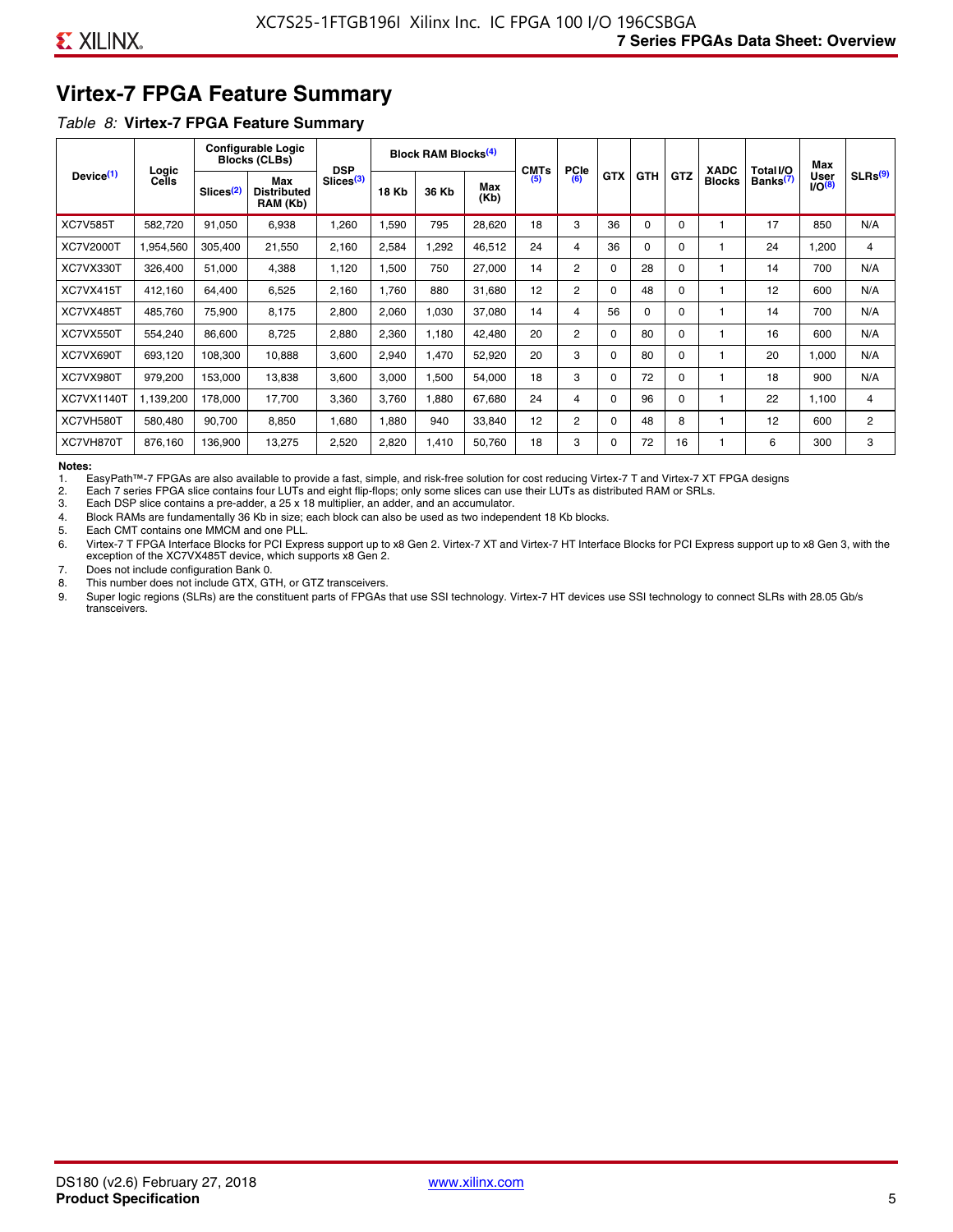#### *Table 9:* **Virtex-7 FPGA Device-Package Combinations and Maximum I/Os**

| Package <sup>(1)</sup> |            |             | <b>FFG1157</b>    |                   |            |            | FFG1761 <sup>(2)</sup> |                   |            |             | FHG1761 <sup>(2)</sup> |                   |            | <b>FLG1925</b>    |                   |
|------------------------|------------|-------------|-------------------|-------------------|------------|------------|------------------------|-------------------|------------|-------------|------------------------|-------------------|------------|-------------------|-------------------|
| Size (mm)              |            |             | 35 x 35           |                   |            |            | 42.5 x 42.5            |                   |            |             | 45 x 45                |                   |            | 45 x 45           |                   |
| <b>Ball Pitch</b>      |            |             | 1.0               |                   |            |            | 1.0                    |                   |            |             | 1.0                    |                   |            | 1.0               |                   |
| <b>Device</b>          | <b>GTX</b> | <b>GTH</b>  |                   | I/O               | <b>GTX</b> | <b>GTH</b> |                        | I/O               | <b>GTX</b> | <b>GTH</b>  | VO.                    |                   | <b>GTX</b> |                   | VO.               |
|                        |            |             | HR <sup>(3)</sup> | HP <sup>(4)</sup> |            |            | HR <sup>(3)</sup>      | HP <sup>(4)</sup> |            |             | HR <sup>(3)</sup>      | HP <sup>(4)</sup> |            | HR <sup>(3)</sup> | HP <sup>(4)</sup> |
| <b>XC7V585T</b>        | 20         | $\mathbf 0$ | 0                 | 600               | 36         | 0          | 100                    | 750               |            |             |                        |                   |            |                   |                   |
| XC7V2000T              |            |             |                   |                   |            |            |                        |                   | 36         | $\mathbf 0$ | 0                      | 850               | 16         | 0                 | 1,200             |
| XC7VX330T              | $\Omega$   | 20          | $\Omega$          | 600               | 0          | 28         | 50                     | 650               |            |             |                        |                   |            |                   |                   |
| XC7VX415T              | 0          | 20          | $\Omega$          | 600               |            |            |                        |                   |            |             |                        |                   |            |                   |                   |
| XC7VX485T              | 20         | 0           | 0                 | 600               | 28         | 0          | 0                      | 700               |            |             |                        |                   |            |                   |                   |
| XC7VX550T              |            |             |                   |                   |            |            |                        |                   |            |             |                        |                   |            |                   |                   |
| XC7VX690T              | $\Omega$   | 20          | $\Omega$          | 600               | $\Omega$   | 36         | 0                      | 850               |            |             |                        |                   |            |                   |                   |
| XC7VX980T              |            |             |                   |                   |            |            |                        |                   |            |             |                        |                   |            |                   |                   |
| XC7VX1140T             |            |             |                   |                   |            |            |                        |                   |            |             |                        |                   |            |                   |                   |

#### **Notes:**

1. All packages listed are Pb-free (FFG, FHG, FLG with exemption 15). Some packages are available in Pb option.

2. Devices in FFG1761 and FHG1761 are footprint compatible.<br>3. HR = High-range I/O with support for I/O voltage from 1.2V to

HR = High-range I/O with support for I/O voltage from 1.2V to 3.3V.

4. HP = High-performance I/O with support for I/O voltage from 1.2V to 1.8V.

#### *Table 10:* **Virtex-7 FPGA Device-Package Combinations and Maximum I/Os - Continued**

| Package <sup>(1)</sup> |          | <b>FFG1158</b> |                  |            | FFG1926 <sup>(2)</sup> |                  |            | FLG1926 <sup>(2)</sup> |                  |    | <b>FFG1927</b> |                  |            | FFG1928 <sup>(3)</sup> |                  |            | FLG1928 <sup>(3)</sup> |                  |             | FFG1930 <sup>(4)</sup> |                  |            | $FLG1930^{(4)}$ |                  |
|------------------------|----------|----------------|------------------|------------|------------------------|------------------|------------|------------------------|------------------|----|----------------|------------------|------------|------------------------|------------------|------------|------------------------|------------------|-------------|------------------------|------------------|------------|-----------------|------------------|
| Size (mm)              |          | 35 x 35        |                  |            | 45 x 45                |                  |            | 45 x 45                |                  |    | 45 x 45        |                  |            | 45 x 45                |                  |            | 45 x 45                |                  |             | 45 x 45                |                  |            | 45 x 45         |                  |
| <b>Ball Pitch</b>      |          | 1.0            |                  |            | 1.0                    |                  |            | 1.0                    |                  |    | 1.0            |                  |            | 1.0                    |                  |            | 1.0                    |                  |             | 1.0                    |                  |            | 1.0             |                  |
|                        |          |                | <b>VO</b>        |            |                        | <b>VO</b>        |            |                        | <b>VO</b>        |    |                | <b>VO</b>        |            |                        | <b>VO</b>        |            |                        | <b>VO</b>        |             |                        | <b>VO</b>        |            |                 | VO.              |
| <b>Device</b>          |          | <b>GTX GTH</b> | <b>HP</b><br>(5) | <b>GTX</b> | <b>GTH</b>             | <b>HP</b><br>(5) | <b>GTX</b> | <b>GTH</b>             | <b>HP</b><br>(5) |    | <b>GTX GTH</b> | <b>HP</b><br>(5) | <b>GTX</b> | <b>GTH</b>             | <b>HP</b><br>(5) | <b>GTX</b> | <b>GTH</b>             | <b>HP</b><br>(5) | <b>GTX</b>  | GTH                    | <b>HP</b><br>(5) | <b>GTX</b> | GTH             | <b>HP</b><br>(5) |
| <b>XC7V585T</b>        |          |                |                  |            |                        |                  |            |                        |                  |    |                |                  |            |                        |                  |            |                        |                  |             |                        |                  |            |                 |                  |
| XC7V2000T              |          |                |                  |            |                        |                  |            |                        |                  |    |                |                  |            |                        |                  |            |                        |                  |             |                        |                  |            |                 |                  |
| XC7VX330T              |          |                |                  |            |                        |                  |            |                        |                  |    |                |                  |            |                        |                  |            |                        |                  |             |                        |                  |            |                 |                  |
| XC7VX415T              | $\Omega$ | 48             | 350              |            |                        |                  |            |                        |                  | 0  | 48             | 600              |            |                        |                  |            |                        |                  |             |                        |                  |            |                 |                  |
| XC7VX485T              | 48       | 0              | 350              |            |                        |                  |            |                        |                  | 56 | 0              | 600              |            |                        |                  |            |                        |                  | 24          | 0                      | 700              |            |                 |                  |
| XC7VX550T              | 0        | 48             | 350              |            |                        |                  |            |                        |                  | 0  | 80             | 600              |            |                        |                  |            |                        |                  |             |                        |                  |            |                 |                  |
| XC7VX690T              | $\Omega$ | 48             | 350              | $\Omega$   | 64                     | 720              |            |                        |                  | 0  | 80             | 600              |            |                        |                  |            |                        |                  | $\mathbf 0$ | 24                     | 1,000            |            |                 |                  |
| XC7VX980T              |          |                |                  | $\Omega$   | 64                     | 720              |            |                        |                  |    |                |                  | $\Omega$   | 72                     | 480              |            |                        |                  | 0           | 24                     | 900              |            |                 |                  |
| XC7VX1140T             |          |                |                  |            |                        |                  | $\Omega$   | 64                     | 720              |    |                |                  |            |                        |                  | $\Omega$   | 96                     | 480              |             |                        |                  | 0          | 24              | 1,100            |

**Notes:** 

1. All packages listed are Pb-free (FFG, FLG with exemption 15). Some packages are available in Pb option.<br>2. Devices in FFG1926 and FLG1926 are footprint compatible.

2. Devices in FFG1926 and FLG1926 are footprint compatible.

3. Devices in FFG1928 and FLG1928 are footprint compatible.

4. Devices in FFG1930 and FLG1930 are footprint compatible.<br>5. HP = High-performance I/O with support for I/O voltage from HP = High-performance I/O with support for I/O voltage from 1.2V to 1.8V.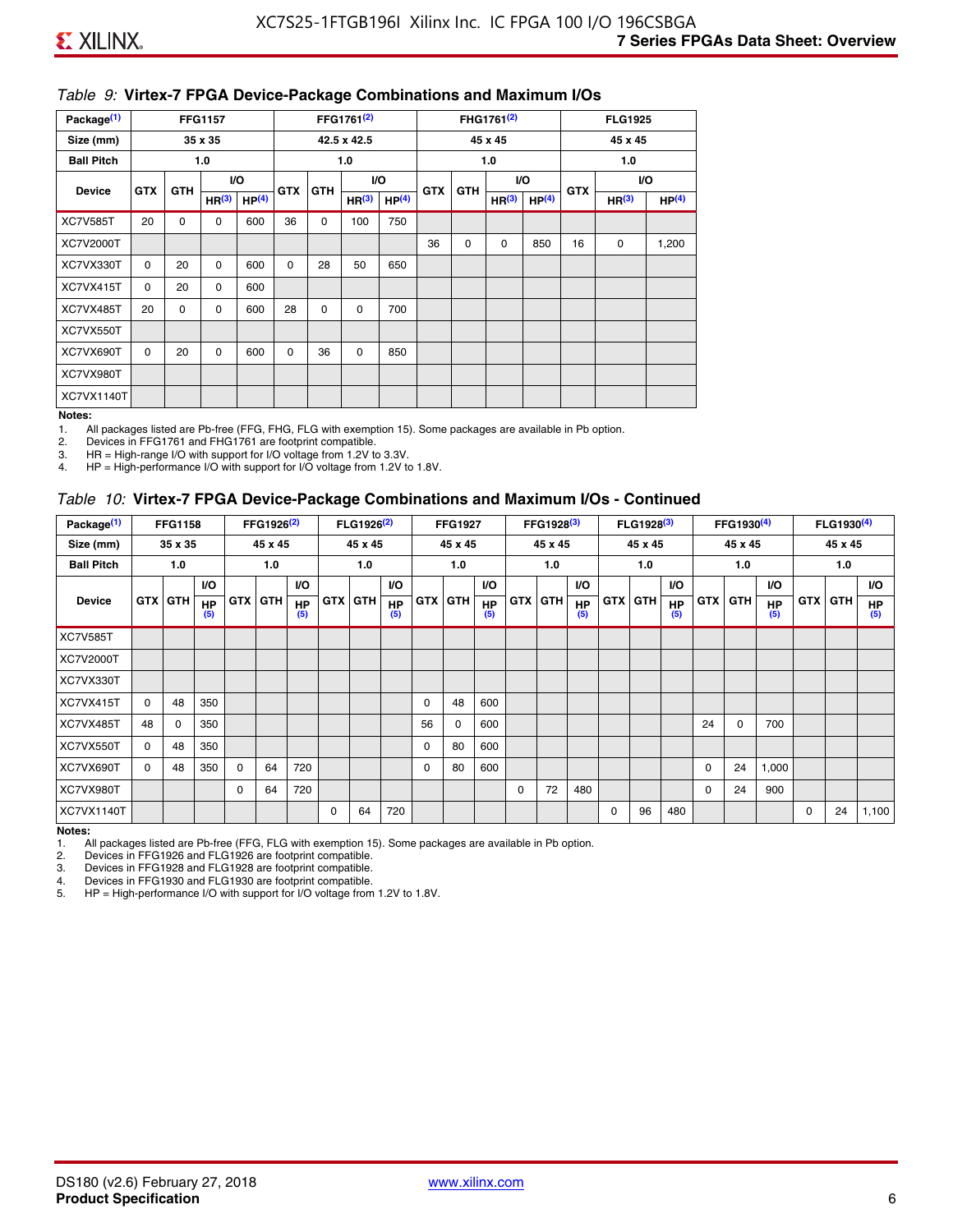#### *Table 11:* **Virtex-7 HT FPGA Device-Package Combinations and Maximum I/Os**

| Package <sup>(1)</sup> |            | <b>FLG1155</b> |       |            | <b>FLG1931</b> |                   |            | <b>FLG1932</b> |                   |
|------------------------|------------|----------------|-------|------------|----------------|-------------------|------------|----------------|-------------------|
| Size (mm)              |            | 35 x 35        |       |            | 45 x 45        |                   |            | 45 x 45        |                   |
| <b>Ball Pitch</b>      |            | 1.0            |       |            | 1.0            |                   |            | 1.0            |                   |
|                        |            |                | VO.   |            |                | <b>VO</b>         |            |                | VO.               |
| <b>Device</b>          | <b>GTH</b> | <b>GTZ</b>     | HP(2) | <b>GTH</b> | <b>GTZ</b>     | HP <sup>(2)</sup> | <b>GTH</b> | <b>GTZ</b>     | HP <sup>(2)</sup> |
| XC7VH580T              | 24         | 8              | 400   | 48         | 8              | 600               |            |                |                   |
| XC7VH870T              |            |                |       |            |                |                   | 72         | 16             | 300               |

#### **Notes:**

1. All packages listed are Pb-free with exemption 15. Some packages are available in Pb option.

2. HP = High-performance I/O with support for I/O voltage from 1.2V to 1.8V.

# **Stacked Silicon Interconnect (SSI) Technology**

There are many challenges associated with creating high capacity FPGAs that Xilinx addresses with the SSI technology. SSI technology enables multiple super logic regions (SLRs) to be combined on a passive interposer layer, using proven manufacturing and assembly techniques from industry leaders, to create a single FPGA with more than ten thousand inter-SLR connections, providing ultra-high bandwidth connectivity with low latency and low power consumption. There are two types of SLRs used in Virtex-7 FPGAs: a logic intensive SLR used in the Virtex-7 T devices and a DSP/block RAM/transceiver-rich SLR used in the Virtex-7 XT and HT devices. SSI technology enables the production of higher capability FPGAs than traditional manufacturing methods, enabling the highest capacity and highest performance FPGAs ever created to reach production more quickly and with less risk than would otherwise be possible. Thousands of super long line (SLL) routing resources and ultra-high performance clock lines that cross between the SLRs ensure that designs span seamlessly across these high-density programmable logic devices.

# **CLBs, Slices, and LUTs**

Some key features of the CLB architecture include:

- Real 6-input look-up tables (LUTs)
- Memory capability within the LUT
- Register and shift register functionality

The LUTs in 7 series FPGAs can be configured as either one 6-input LUT (64-bit ROMs) with one output, or as two 5-input LUTs (32-bit ROMs) with separate outputs but common addresses or logic inputs. Each LUT output can optionally be registered in a flip-flop. Four such LUTs and their eight flip-flops as well as multiplexers and arithmetic carry logic form a slice, and two slices form a configurable logic block (CLB). Four of the eight flip-flops per slice (one per LUT) can optionally be configured as latches.

Between 25–50% of all slices can also use their LUTs as distributed 64-bit RAM or as 32-bit shift registers (SRL32) or as two SRL16s. Modern synthesis tools take advantage of these highly efficient logic, arithmetic, and memory features.

# **Clock Management**

Some of the key highlights of the clock management architecture include:

- High-speed buffers and routing for low-skew clock distribution
- Frequency synthesis and phase shifting
- Low-jitter clock generation and jitter filtering

Each 7 series FPGA has up to 24 clock management tiles (CMTs), each consisting of one mixed-mode clock manager (MMCM) and one phase-locked loop (PLL).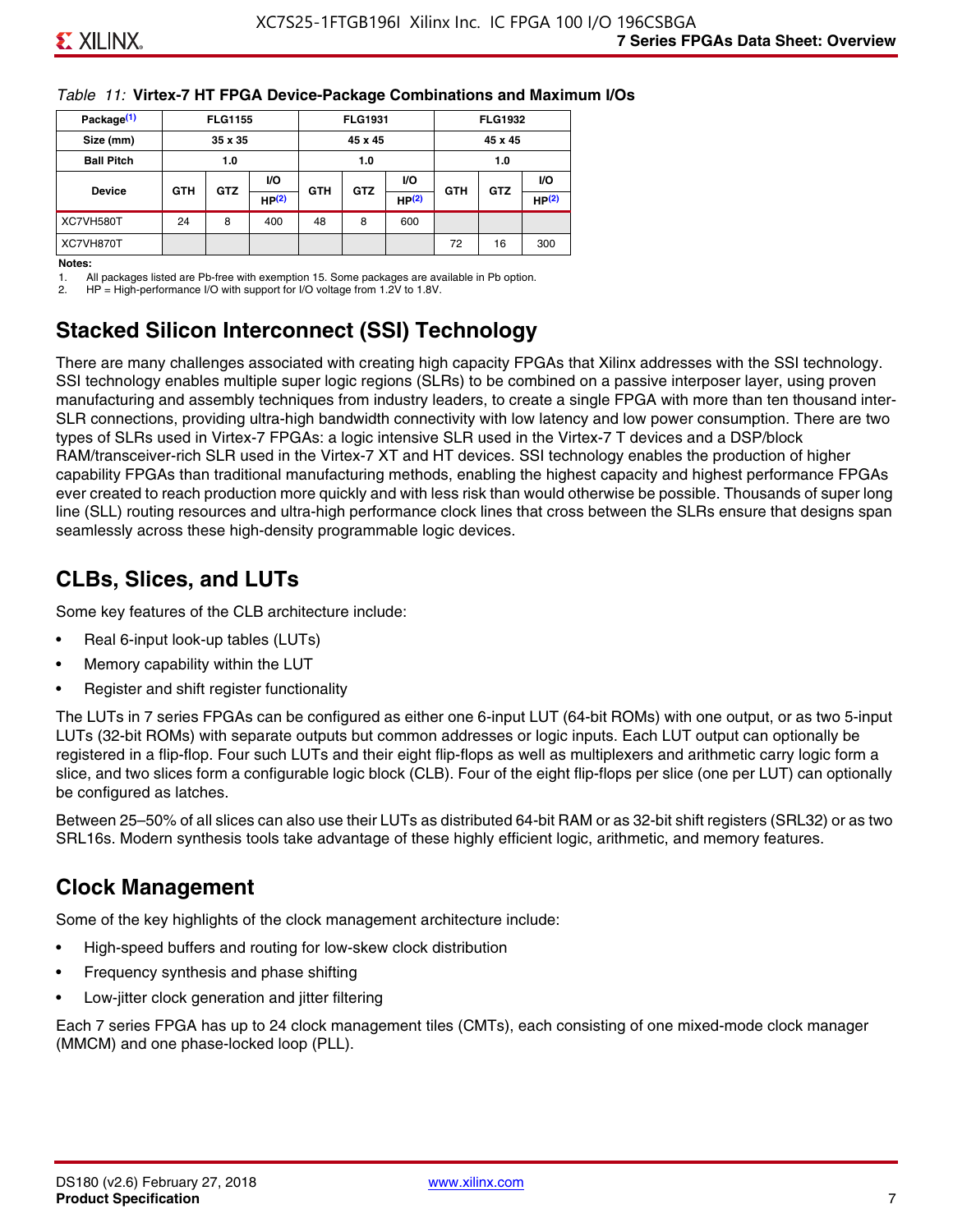#### **Mixed-Mode Clock Manager and Phase-Locked Loop**

The MMCM and PLL share many characteristics. Both can serve as a frequency synthesizer for a wide range of frequencies and as a jitter filter for incoming clocks. At the center of both components is a voltage-controlled oscillator (VCO), which speeds up and slows down depending on the input voltage it receives from the phase frequency detector (PFD).

There are three sets of programmable frequency dividers: D, M, and O. The pre-divider D (programmable by configuration and afterwards via DRP) reduces the input frequency and feeds one input of the traditional PLL phase/frequency comparator. The feedback divider M (programmable by configuration and afterwards via DRP) acts as a multiplier because it divides the VCO output frequency before feeding the other input of the phase comparator. D and M must be chosen appropriately to keep the VCO within its specified frequency range. The VCO has eight equally-spaced output phases  $(0^\circ, 45^\circ, 90^\circ, 135^\circ, 180^\circ, 225^\circ, 270^\circ,$  and  $315^\circ$ ). Each can be selected to drive one of the output dividers (six for the PLL, O0 to O5, and seven for the MMCM, O0 to O6), each programmable by configuration to divide by any integer from 1 to 128.

The MMCM and PLL have three input-jitter filter options: low bandwidth, high bandwidth, or optimized mode. Low-bandwidth mode has the best jitter attenuation but not the smallest phase offset. High-bandwidth mode has the best phase offset, but not the best jitter attenuation. Optimized mode allows the tools to find the best setting.

#### **MMCM Additional Programmable Features**

The MMCM can have a fractional counter in either the feedback path (acting as a multiplier) or in one output path. Fractional counters allow non-integer increments of  $1/8$  and can thus increase frequency synthesis capabilities by a factor of 8.

The MMCM can also provide fixed or dynamic phase shift in small increments that depend on the VCO frequency. At 1600 MHz, the phase-shift timing increment is 11.2 ps.

#### **Clock Distribution**

Each 7 series FPGA provides six different types of clock lines (BUFG, BUFR, BUFIO, BUFH, BUFMR, and the highperformance clock) to address the different clocking requirements of high fanout, short propagation delay, and extremely low skew.

#### **Global Clock Lines**

In each 7 series FPGA (except XC7S6 and XC7S15), 32 global clock lines have the highest fanout and can reach every flipflop clock, clock enable, and set/reset, as well as many logic inputs. There are 12 global clock lines within any clock region driven by the horizontal clock buffers (BUFH). Each BUFH can be independently enabled/disabled, allowing for clocks to be turned off within a region, thereby offering fine-grain control over which clock regions consume power. Global clock lines can be driven by global clock buffers, which can also perform glitchless clock multiplexing and clock enable functions. Global clocks are often driven from the CMT, which can completely eliminate the basic clock distribution delay.

#### **Regional Clocks**

Regional clocks can drive all clock destinations in their region. A region is defined as an area that is 50 I/O and 50 CLB high and half the chip wide. 7 series FPGAs have between two and twenty-four regions. There are four regional clock tracks in every region. Each regional clock buffer can be driven from any of four clock-capable input pins, and its frequency can optionally be divided by any integer from 1 to 8.

#### **I/O Clocks**

I/O clocks are especially fast and serve only I/O logic and serializer/deserializer (SerDes) circuits, as described in the I/O Logic section. The 7 series devices have a direct connection from the MMCM to the I/O for low-jitter, high-performance interfaces.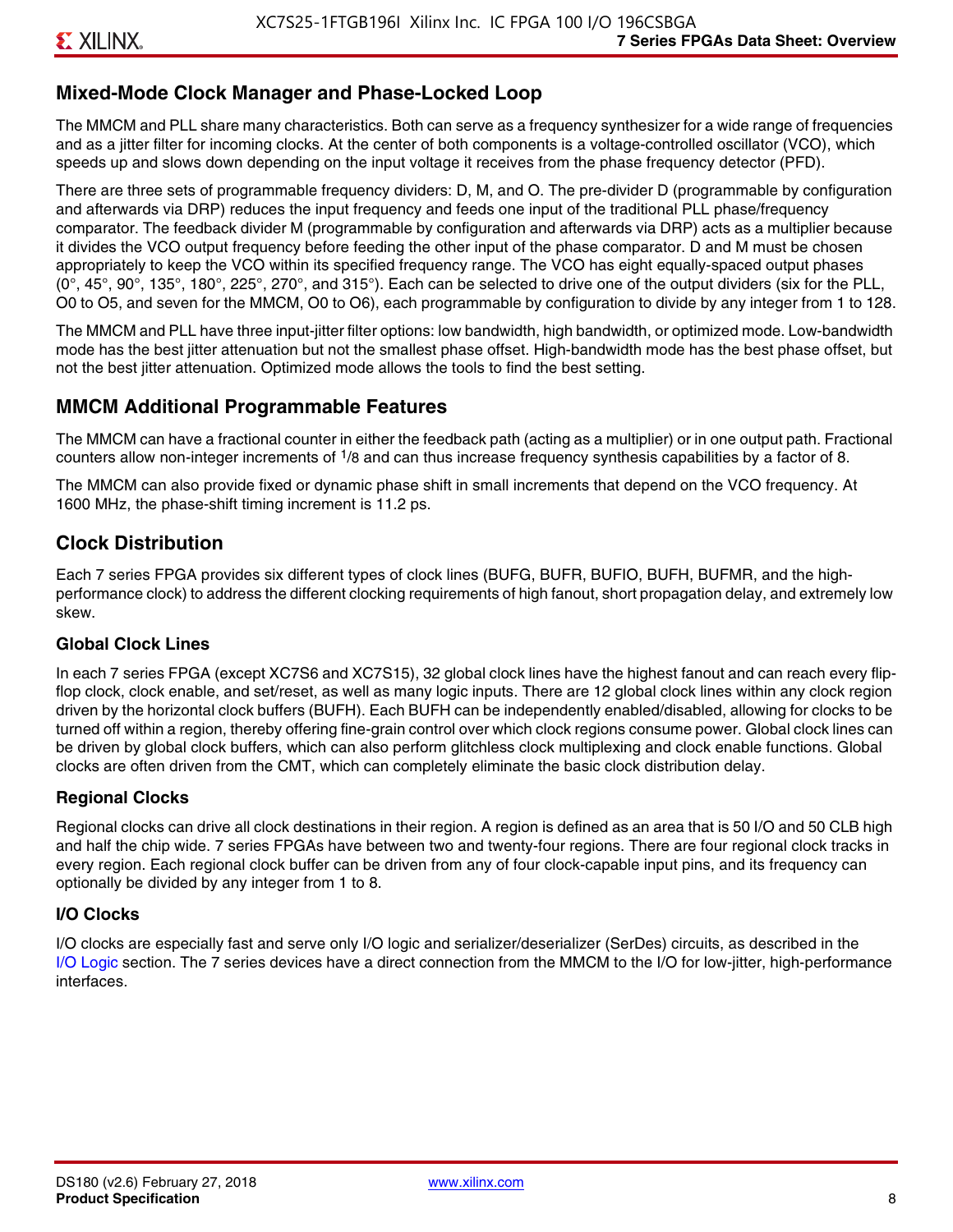# **Block RAM**

Some of the key features of the block RAM include:

- Dual-port 36 Kb block RAM with port widths of up to 72
- Programmable FIFO logic
- Built-in optional error correction circuitry

Every 7 series FPGA has between 5 and 1,880 dual-port block RAMs, each storing 36 Kb. Each block RAM has two completely independent ports that share nothing but the stored data.

## **Synchronous Operation**

Each memory access, read or write, is controlled by the clock. All inputs, data, address, clock enables, and write enables are registered. Nothing happens without a clock. The input address is always clocked, retaining data until the next operation. An optional output data pipeline register allows higher clock rates at the cost of an extra cycle of latency.

During a write operation, the data output can reflect either the previously stored data, the newly written data, or can remain unchanged.

#### **Programmable Data Width**

Each port can be configured as 32K  $\times$  1, 16K  $\times$  2, 8K  $\times$  4, 4K  $\times$  9 (or 8), 2K  $\times$  18 (or 16), 1K  $\times$  36 (or 32), or 512  $\times$  72 (or 64). The two ports can have different aspect ratios without any constraints.

Each block RAM can be divided into two completely independent 18 Kb block RAMs that can each be configured to any aspect ratio from 16K  $\times$  1 to 512  $\times$  36. Everything described previously for the full 36 Kb block RAM also applies to each of the smaller 18 Kb block RAMs.

Only in simple dual-port (SDP) mode can data widths of greater than 18 bits (18 Kb RAM) or 36 bits (36 Kb RAM) be accessed. In this mode, one port is dedicated to read operation, the other to write operation. In SDP mode, one side (read or write) can be variable, while the other is fixed to 32/36 or 64/72.

Both sides of the dual-port 36 Kb RAM can be of variable width.

Two adjacent 36 Kb block RAMs can be configured as one cascaded 64K × 1 dual-port RAM without any additional logic.

#### **Error Detection and Correction**

Each 64-bit-wide block RAM can generate, store, and utilize eight additional Hamming code bits and perform single-bit error correction and double-bit error detection (ECC) during the read process. The ECC logic can also be used when writing to or reading from external 64- to 72-bit-wide memories.

#### **FIFO Controller**

The built-in FIFO controller for single-clock (synchronous) or dual-clock (asynchronous or multirate) operation increments the internal addresses and provides four handshaking flags: full, empty, almost full, and almost empty. The almost full and almost empty flags are freely programmable. Similar to the block RAM, the FIFO width and depth are programmable, but the write and read ports always have identical width.

First word fall-through mode presents the first-written word on the data output even before the first read operation. After the first word has been read, there is no difference between this mode and the standard mode.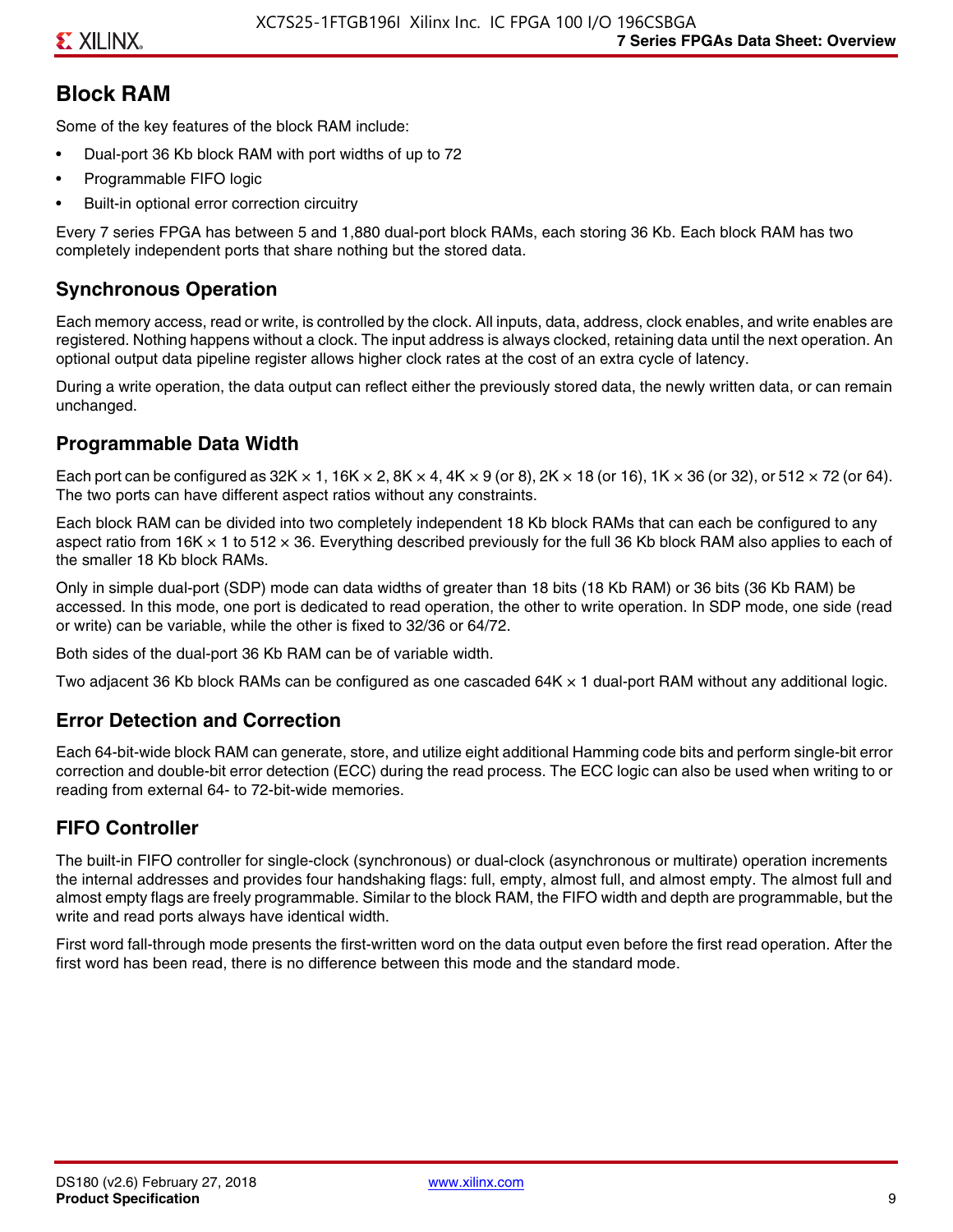# **Digital Signal Processing — DSP Slice**

Some highlights of the DSP functionality include:

- $25 \times 18$  two's complement multiplier/accumulator high-resolution (48 bit) signal processor
- Power saving pre-adder to optimize symmetrical filter applications
- Advanced features: optional pipelining, optional ALU, and dedicated buses for cascading

DSP applications use many binary multipliers and accumulators, best implemented in dedicated DSP slices. All 7 series FPGAs have many dedicated, full custom, low-power DSP slices, combining high speed with small size while retaining system design flexibility.

Each DSP slice fundamentally consists of a dedicated 25 × 18 bit two's complement multiplier and a 48-bit accumulator, both capable of operating up to 741 MHz. The multiplier can be dynamically bypassed, and two 48-bit inputs can feed a single-instruction-multiple-data (SIMD) arithmetic unit (dual 24-bit add/subtract/accumulate or quad 12-bit add/subtract/accumulate), or a logic unit that can generate any one of ten different logic functions of the two operands.

The DSP includes an additional pre-adder, typically used in symmetrical filters. This pre-adder improves performance in densely packed designs and reduces the DSP slice count by up to 50%. The DSP also includes a 48-bit-wide Pattern Detector that can be used for convergent or symmetric rounding. The pattern detector is also capable of implementing 96-bit-wide logic functions when used in conjunction with the logic unit.

The DSP slice provides extensive pipelining and extension capabilities that enhance the speed and efficiency of many applications beyond digital signal processing, such as wide dynamic bus shifters, memory address generators, wide bus multiplexers, and memory-mapped I/O register files. The accumulator can also be used as a synchronous up/down counter.

# **Input/Output**

Some highlights of the input/output functionality include:

- High-performance SelectIO technology with support for 1,866 Mb/s DDR3
- High-frequency decoupling capacitors within the package for enhanced signal integrity
- Digitally Controlled Impedance that can be 3-stated for lowest power, high-speed I/O operation

The number of I/O pins varies depending on device and package size. Each I/O is configurable and can comply with a large number of I/O standards. With the exception of the supply pins and a few dedicated configuration pins, all other package pins have the same I/O capabilities, constrained only by certain banking rules. The I/O in 7 series FPGAs are classed as high range (HR) or high performance (HP). The HR I/Os offer the widest range of voltage support, from 1.2V to 3.3V. The HP I/Os are optimized for highest performance operation, from 1.2V to 1.8V.

HR and HP I/O pins in 7 series FPGAs are organized in banks, with 50 pins per bank. Each bank has one common V<sub>CCO</sub> output supply, which also powers certain input buffers. Some single-ended input buffers require an internally generated or an externally applied reference voltage ( $V_{RFF}$ ). There are two  $V_{RFF}$  pins per bank (except configuration bank 0). A single bank can have only one  $V_{\text{RFF}}$  voltage value.

Xilinx 7 series FPGAs use a variety of package types to suit the needs of the user, including small form factor wire-bond packages for lowest cost; conventional, high performance flip-chip packages; and bare-die flip-chip packages that balance smaller form factor with high performance. In the flip-chip packages, the silicon device is attached to the package substrate using a high-performance flip-chip process. Controlled ESR discrete decoupling capacitors are mounted on the package substrate to optimize signal integrity under simultaneous switching of outputs (SSO) conditions.

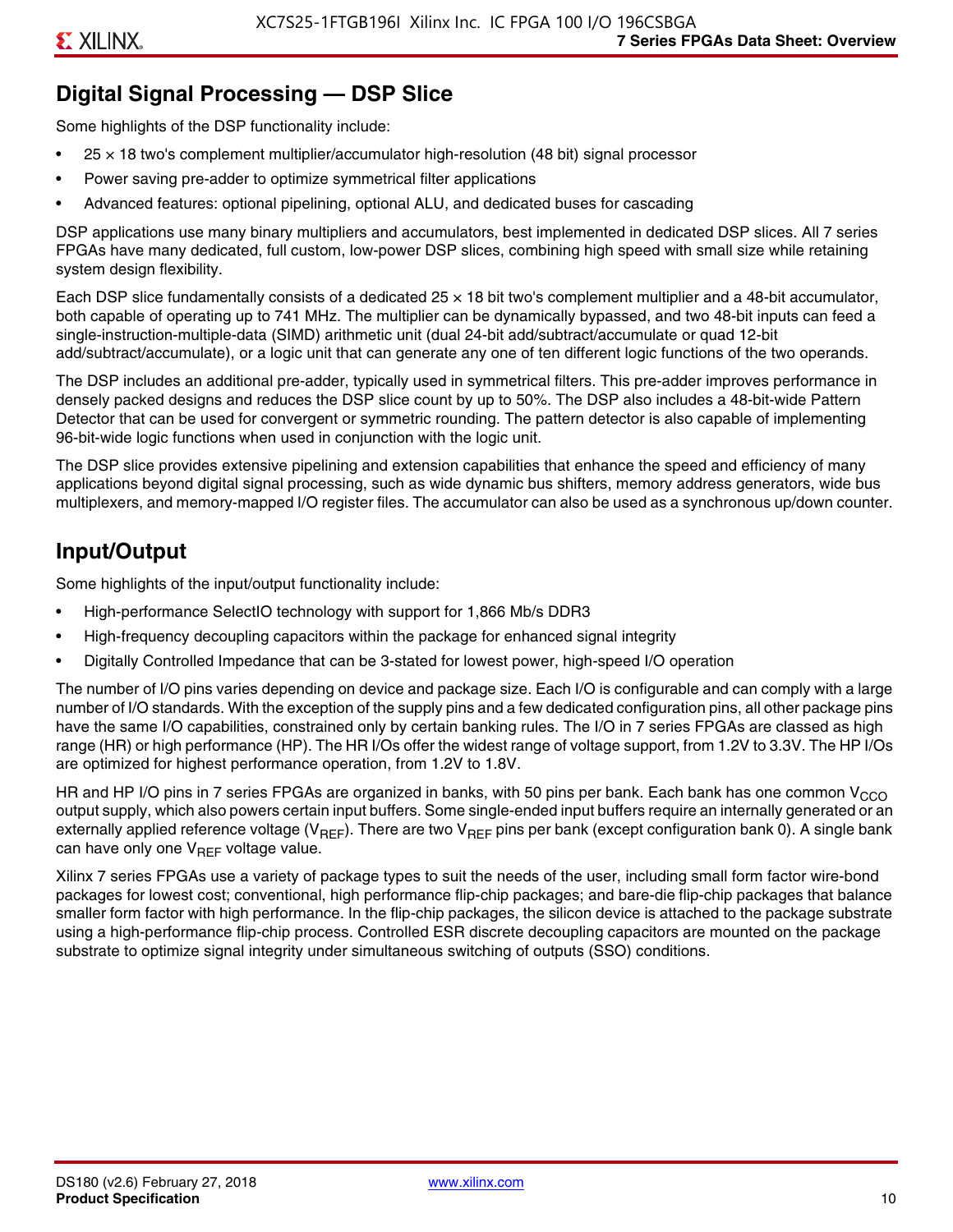# **I/O Electrical Characteristics**

Single-ended outputs use a conventional CMOS push/pull output structure driving High towards  $V_{CCO}$  or Low towards ground, and can be put into a high-Z state. The system designer can specify the slew rate and the output strength. The input is always active but is usually ignored while the output is active. Each pin can optionally have a weak pull-up or a weak pulldown resistor.

Most signal pin pairs can be configured as differential input pairs or output pairs. Differential input pin pairs can optionally be terminated with a 100Ω internal resistor. All 7 series devices support differential standards beyond LVDS: RSDS, BLVDS, differential SSTL, and differential HSTL.

Each of the I/Os supports memory I/O standards, such as single-ended and differential HSTL as well as single-ended SSTL and differential SSTL. The SSTL I/O standard can support data rates of up to 1,866 Mb/s for DDR3 interfacing applications.

#### **3-State Digitally Controlled Impedance and Low Power I/O Features**

The 3-state Digitally Controlled Impedance (T\_DCI) can control the output drive impedance (series termination) or can provide parallel termination of an input signal to V<sub>CCO</sub> or split (Thevenin) termination to V<sub>CCO</sub>/2. This allows users to eliminate off-chip termination for signals using T\_DCI. In addition to board space savings, the termination automatically turns off when in output mode or when 3-stated, saving considerable power compared to off-chip termination. The I/Os also have low power modes for IBUF and IDELAY to provide further power savings, especially when used to implement memory interfaces.

## **I/O Logic**

#### **Input and Output Delay**

All inputs and outputs can be configured as either combinatorial or registered. Double data rate (DDR) is supported by all inputs and outputs. Any input and some outputs can be individually delayed by up to 32 increments of 78 ps, 52 ps, or 39 ps each. Such delays are implemented as IDELAY and ODELAY. The number of delay steps can be set by configuration and can also be incremented or decremented while in use.

#### **ISERDES and OSERDES**

Many applications combine high-speed, bit-serial I/O with slower parallel operation inside the device. This requires a serializer and deserializer (SerDes) inside the I/O structure. Each I/O pin possesses an 8-bit IOSERDES (ISERDES and OSERDES) capable of performing serial-to-parallel or parallel-to-serial conversions with programmable widths of 2, 3, 4, 5, 6, 7, or 8 bits. By cascading two IOSERDES from two adjacent pins (default from differential I/O), wider width conversions of 10 and 14 bits can also be supported. The ISERDES has a special oversampling mode capable of asynchronous data recovery for applications like a 1.25 Gb/s LVDS I/O-based SGMII interface.

# **Low-Power Gigabit Transceivers**

Some highlights of the Low-Power Gigabit Transceivers include:

- High-performance transceivers capable of up to 6.6 Gb/s (GTP), 12.5 Gb/s (GTX), 13.1 Gb/s (GTH), or 28.05 Gb/s (GTZ) line rates depending on the family, enabling the first single device for 400G implementations.
- Low-power mode optimized for chip-to-chip interfaces.
- Advanced Transmit pre and post emphasis, receiver linear equalization (CTLE), and decision feedback equalization (DFE) for long reach or backplane applications. Auto-adaption at receiver equalization and on-chip Eye Scan for easy serial link tuning.

Ultra-fast serial data transmission to optical modules, between ICs on the same PCB, over the backplane, or over longer distances is becoming increasingly popular and important to enable customer line cards to scale to 100 Gb/s and onwards to 400 Gb/s. It requires specialized dedicated on-chip circuitry and differential I/O capable of coping with the signal integrity issues at these high data rates.

The transceiver count in the 7 series FPGAs ranges from up to 16 transceiver circuits in the Artix-7 family, up to 32 transceiver circuits in the Kintex-7 family, and up to 96 transceiver circuits in the Virtex-7 family. Each serial transceiver is a combined transmitter and receiver. The various 7 series serial transceivers use either a combination of ring oscillators and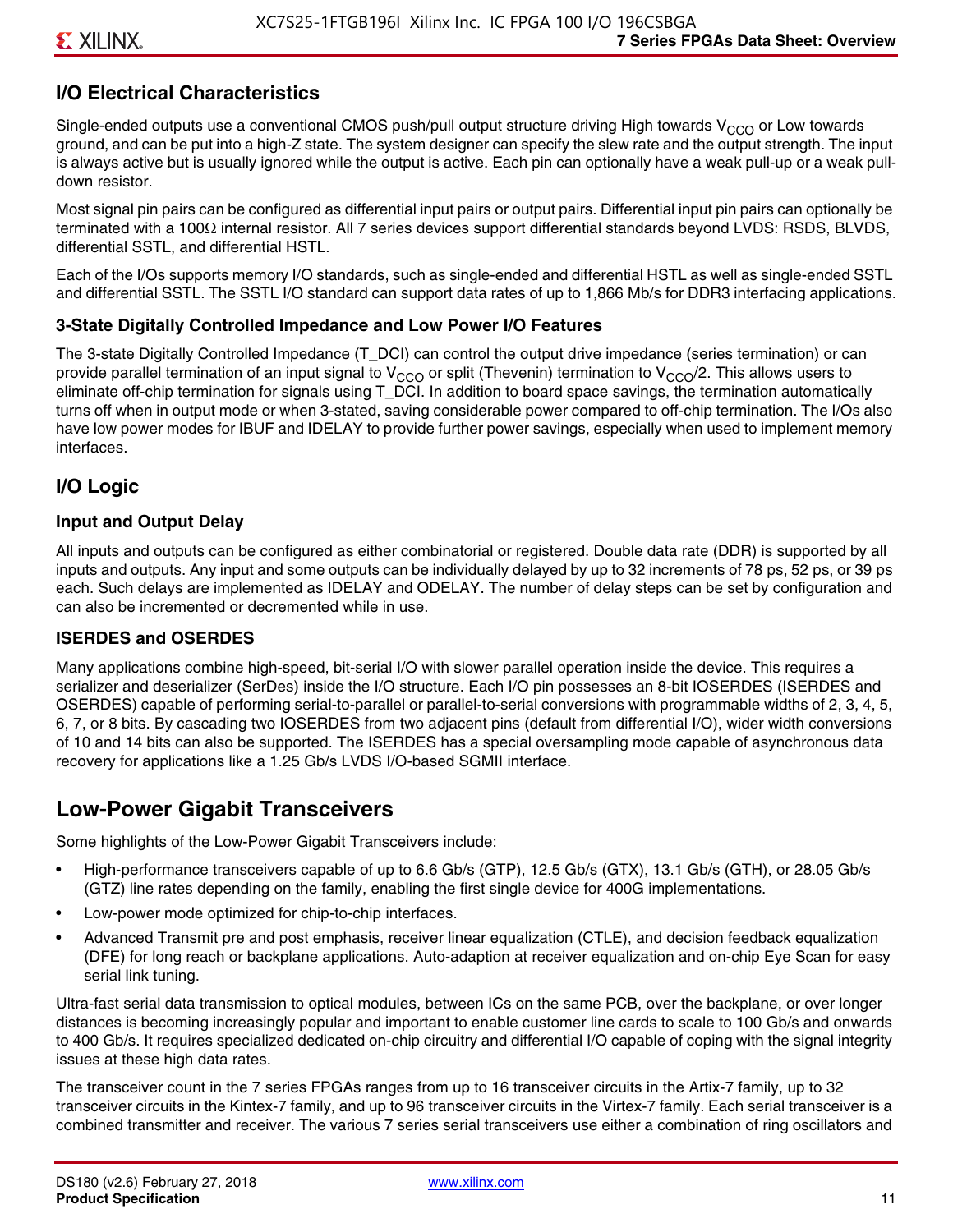LC tank or, in the case of the GTZ, a single LC tank architecture to allow the ideal blend of flexibility and performance while enabling IP portability across the family members. The different 7 series family members offer different top-end data rates. The GTP operates up to 6.6 Gb/s, the GTX operates up to 12.5 Gb/s, the GTH operates up to 13.1 Gb/s, and the GTZ operates up to 28.05 Gb/s. Lower data rates can be achieved using FPGA logic-based oversampling. The serial transmitter and receiver are independent circuits that use an advanced PLL architecture to multiply the reference frequency input by certain programmable numbers up to 100 to become the bit-serial data clock. Each transceiver has a large number of userdefinable features and parameters. All of these can be defined during device configuration, and many can also be modified during operation.

#### **Transmitter**

The transmitter is fundamentally a parallel-to-serial converter with a conversion ratio of 16, 20, 32, 40, 64, or 80. Additionally, the GTZ transmitter supports up to 160 bit data widths. This allows the designer to trade-off datapath width for timing margin in high-performance designs. These transmitter outputs drive the PC board with a single-channel differential output signal. TXOUTCLK is the appropriately divided serial data clock and can be used directly to register the parallel data coming from the internal logic. The incoming parallel data is fed through an optional FIFO and has additional hardware support for the 8B/10B, 64B/66B, or 64B/67B encoding schemes to provide a sufficient number of transitions. The bit-serial output signal drives two package pins with differential signals. This output signal pair has programmable signal swing as well as programmable pre- and post-emphasis to compensate for PC board losses and other interconnect characteristics. For shorter channels, the swing can be reduced to reduce power consumption.

#### **Receiver**

The receiver is fundamentally a serial-to-parallel converter, changing the incoming bit-serial differential signal into a parallel stream of words, each 16, 20, 32, 40, 64, or 80 bits. Additionally, the GTZ receiver supports up to 160 bit data widths. This allows the FPGA designer to trade-off internal datapath width versus logic timing margin. The receiver takes the incoming differential data stream, feeds it through programmable linear and decision feedback equalizers (to compensate for PC board and other interconnect characteristics), and uses the reference clock input to initiate clock recognition. There is no need for a separate clock line. The data pattern uses non-return-to-zero (NRZ) encoding and optionally guarantees sufficient data transitions by using the selected encoding scheme. Parallel data is then transferred into the FPGA logic using the RXUSRCLK clock. For short channels, the transceivers offers a special low power mode (LPM) to reduce power consumption by approximately 30%.

#### **Out-of-Band Signaling**

The transceivers provide out-of-band (OOB) signaling, often used to send low-speed signals from the transmitter to the receiver while high-speed serial data transmission is not active. This is typically done when the link is in a powered-down state or has not yet been initialized. This benefits PCI Express and SATA/SAS applications.

# **Integrated Interface Blocks for PCI Express Designs**

Highlights of the integrated blocks for PCI Express include:

- Compliant to the PCI Express Base Specification 2.1 or 3.0 (depending of family) with Endpoint and Root Port capability
- Supports Gen1 (2.5 Gb/s), Gen2 (5 Gb/s), and Gen3 (8 Gb/s) depending on device family
- Advanced configuration options, Advanced Error Reporting (AER), and End-to-End CRC (ECRC) Advanced Error Reporting and ECRC features
- Multiple-function and single root I/O virtualization (SR-IOV) support enabled through soft-logic wrappers or embedded in the integrated block depending on family

All Artix-7, Kintex-7, and Virtex-7 devices include at least one integrated block for PCI Express technology that can be configured as an Endpoint or Root Port, compliant to the PCI Express Base Specification Revision 2.1 or 3.0. The Root Port can be used to build the basis for a compatible Root Complex, to allow custom FPGA-to-FPGA communication via the PCI Express protocol, and to attach ASSP Endpoint devices, such as Ethernet Controllers or Fibre Channel HBAs, to the FPGA.

This block is highly configurable to system design requirements and can operate 1, 2, 4, or 8 lanes at the 2.5 Gb/s, 5.0 Gb/s, and 8.0 Gb/s data rates. For high-performance applications, advanced buffering techniques of the block offer a flexible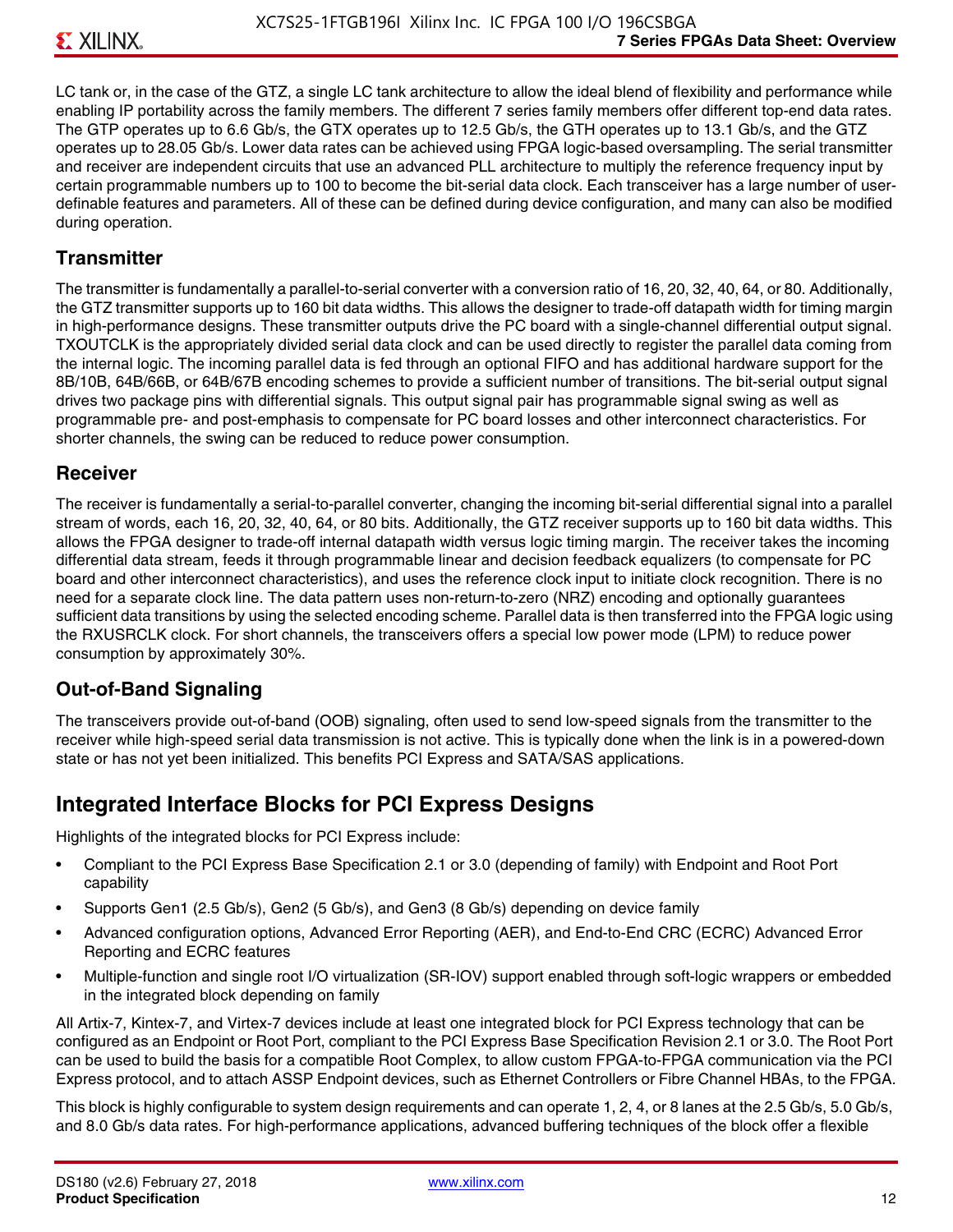maximum payload size of up to 1,024 bytes. The integrated block interfaces to the integrated high-speed transceivers for serial connectivity and to block RAMs for data buffering. Combined, these elements implement the Physical Layer, Data Link Layer, and Transaction Layer of the PCI Express protocol.

Xilinx provides a light-weight, configurable, easy-to-use LogiCORE™ IP wrapper that ties the various building blocks (the integrated block for PCI Express, the transceivers, block RAM, and clocking resources) into an Endpoint or Root Port solution. The system designer has control over many configurable parameters: lane width, maximum payload size, FPGA logic interface speeds, reference clock frequency, and base address register decoding and filtering.

Xilinx offers two wrappers for the integrated block: AXI4-Stream and AXI4 (memory mapped). Note that legacy TRN/Local Link is not available in 7 series devices for the integrated block for PCI Express. AXI4-Stream is designed for existing customers of the integrated block and enables easy migration to AXI4-Stream from TRN. AXI4 (memory mapped) is designed for Xilinx Platform Studio/EDK design flow and MicroBlaze™ processor based designs.

More information and documentation on solutions for PCI Express designs can be found at: <http://www.xilinx.com/products/technology/pci-express.html>.

# **Configuration**

There are many advanced configuration features, including:

- High-speed SPI and BPI (parallel NOR) configuration
- Built-in MultiBoot and safe-update capability
- 256-bit AES encryption with HMAC/SHA-256 authentication
- Built-in SEU detection and correction
- Partial reconfiguration

Xilinx 7 series FPGAs store their customized configuration in SRAM-type internal latches. There are up to 450 Mb configuration bits, depending on device size and user-design implementation options. The configuration storage is volatile and must be reloaded whenever the FPGA is powered up. This storage can also be reloaded at any time by pulling the PROGRAM B pin Low. Several methods and data formats for loading configuration are available, determined by the three mode pins.

The SPI interface (x1, x2, and x4 modes) and the BPI interface (parallel-NOR x8 and x16) are two common methods used for configuring the FPGA. Users can directly connect an SPI or BPI flash to the FPGA, and the FPGA's internal configuration logic reads the bitstream out of the flash and configures itself. The FPGA automatically detects the bus width on the fly, eliminating the need for any external controls or switches. Bus widths supported are x1, x2, and x4 for SPI, and x8 and x16 for BPI. The larger bus widths increase configuration speed and reduce the amount of time it takes for the FPGA to start up after power-on. Some configuration options such as BPI are not supported in all device-package combinations. Refer to [UG470,](http://www.xilinx.com/support/documentation/user_guides/ug470_7Series_Config.pdf) *7 Series FPGAs Configuration User Guide* for details.

In master mode, the FPGA can drive the configuration clock from an internally generated clock, or for higher speed configuration, the FPGA can use an external configuration clock source. This allows high-speed configuration with the ease of use characteristic of master mode. Slave modes up to 32 bits wide are also supported by the FPGA that are especially useful for processor-driven configuration.

The FPGA has the ability to reconfigure itself with a different image using SPI or BPI flash, eliminating the need for an external controller. The FPGA can reload its original design in case there are any errors in the data transmission, ensuring an operational FPGA at the end of the process. This is especially useful for updates to a design after the end product has been shipped. Customers can ship their products with an early version of the design, thus getting their products to market faster. This feature allows customers to keep their end users current with the most up-to-date designs while the product is already in the field.

The dynamic reconfiguration port (DRP) gives the system designer easy access to the configuration and status registers of the MMCM, PLL, XADC, transceivers, and integrated block for PCI Express. The DRP behaves like a set of memory-mapped registers, accessing and modifying block-specific configuration bits as well as status and control registers.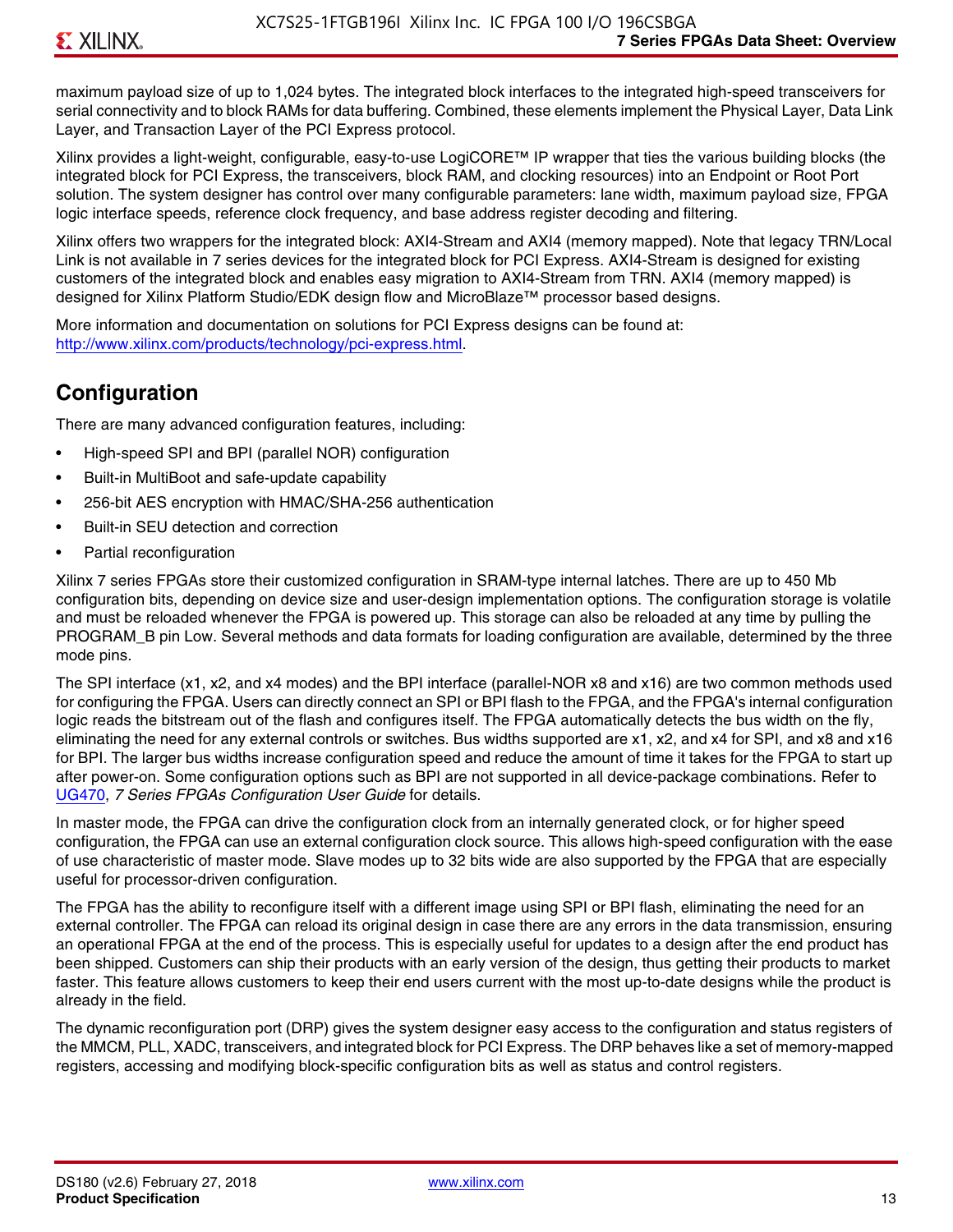# **Encryption, Readback, and Partial Reconfiguration**

In all 7 series FPGAs (except XC7S6 and XC7S15), the FPGA bitstream, which contains sensitive customer IP, can be protected with 256-bit AES encryption and HMAC/SHA-256 authentication to prevent unauthorized copying of the design. The FPGA performs decryption on the fly during configuration using an internally stored 256-bit key. This key can reside in battery-backed RAM or in nonvolatile eFUSE bits.

Most configuration data can be read back without affecting the system's operation. Typically, configuration is an all-or-nothing operation, but Xilinx 7 series FPGAs support partial reconfiguration. This is an extremely powerful and flexible feature that allows the user to change portions of the FPGA while other portions remain static. Users can time-slice these portions to fit more IP into smaller devices, saving cost and power. Where applicable in certain designs, partial reconfiguration can greatly improve the versatility of the FPGA.

# **XADC (Analog-to-Digital Converter)**

Highlights of the XADC architecture include:

- Dual 12-bit 1 MSPS analog-to-digital converters (ADCs)
- Up to 17 flexible and user-configurable analog inputs
- On-chip or external reference option
- On-chip temperature ( $\pm 4^{\circ}$ C max error) and power supply ( $\pm 1\%$  max error) sensors
- Continuous JTAG access to ADC measurements

All Xilinx 7 series FPGAs (except XC7S6 and XC7S15) integrate a new flexible analog interface called XADC. When combined with the programmable logic capability of the 7 series FPGAs, the XADC can address a broad range of data acquisition and monitoring requirements. For more information, go to: [http://www.xilinx.com/ams.](http://www.xilinx.com/ams)

The XADC contains two 12-bit 1 MSPS ADCs with separate track and hold amplifiers, an on-chip analog multiplexer (up to 17 external analog input channels supported), and on-chip thermal and supply sensors. The two ADCs can be configured to simultaneously sample two external-input analog channels. The track and hold amplifiers support a range of analog input signal types, including unipolar, bipolar, and differential. The analog inputs can support signal bandwidths of at least 500 KHz at sample rates of 1MSPS. It is possible to support higher analog bandwidths using external analog multiplexer mode with the dedicated analog input (see [UG480](http://www.xilinx.com/support/documentation/user_guides/ug480_7Series_XADC.pdf), 7 Series FPGAs and Zynq-7000 All Programmable SoC XADC Dual 12-Bit 1 MSPS Analog-to-Digital Converter User Guide)*.*

The XADC optionally uses an on-chip reference circuit  $(\pm 1\%)$ , thereby eliminating the need for any external active components for basic on-chip monitoring of temperature and power supply rails. To achieve the full 12-bit performance of the ADCs, an external 1.25V reference IC is recommended.

If the XADC is not instantiated in a design, then by default it digitizes the output of all on-chip sensors. The most recent measurement results (together with maximum and minimum readings) are stored in dedicated registers for access at any time via the JTAG interface. User-defined alarm thresholds can automatically indicate over-temperature events and unacceptable power supply variation. A user-specified limit (for example, 100°C) can be used to initiate an automatic powerdown.

# **EasyPath-7 FPGAs**

EasyPath-7 FPGAs provide a fast, simple, and risk-free solution for cost reducing Kintex-7, Virtex-7 T, and Virtex-7 XT FPGA designs. EasyPath-7 FPGAs support the same packages, speed grades, and match all Kintex-7 or Virtex-7 FPGA data sheet specifications (in function and timing). With no re-engineering or re-qualification, EasyPath-7 FPGAs deliver the lowest total product cost compared to any other FPGA cost-reduction solution.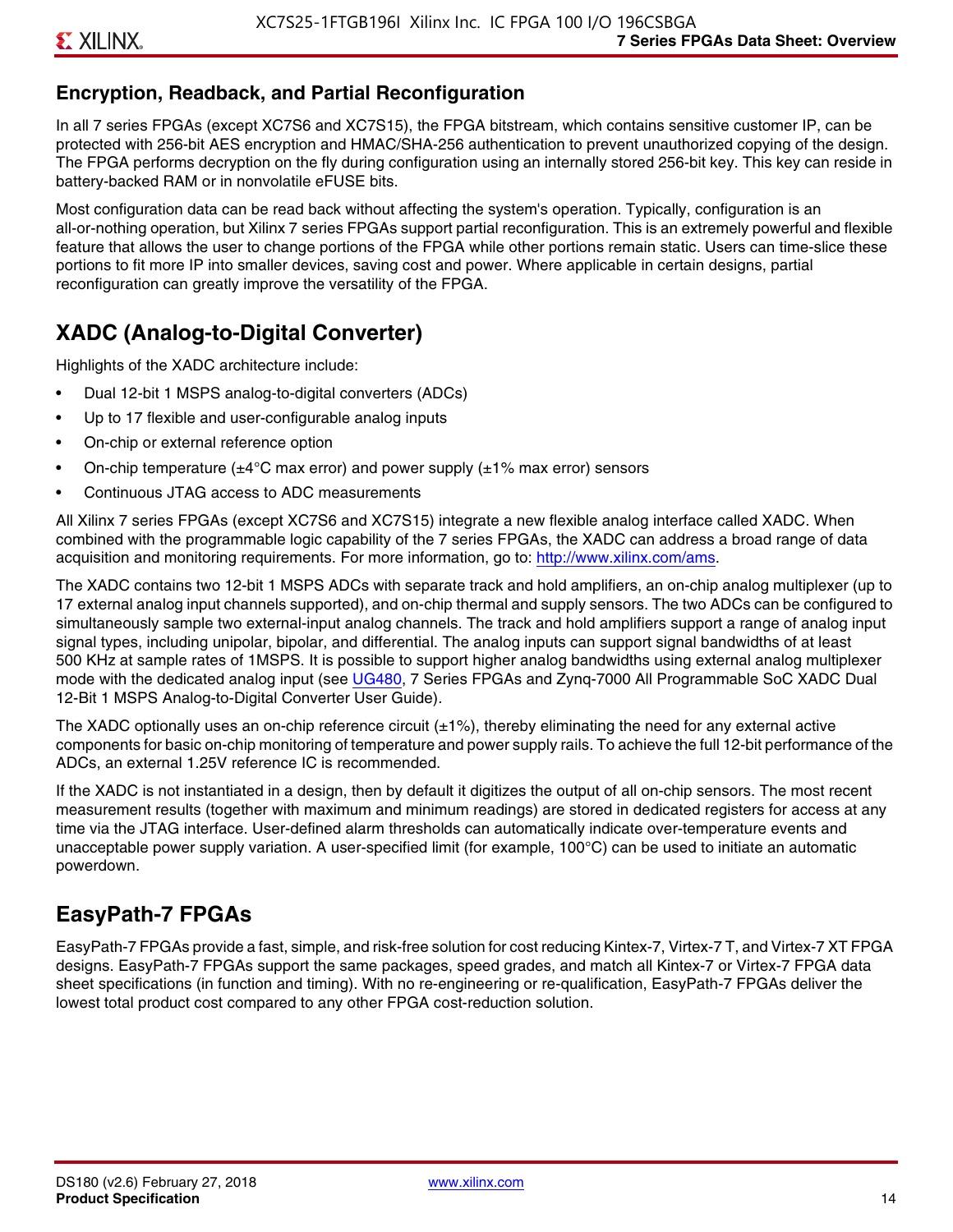### **7 Series FPGA Ordering Information**

Table 12 shows the speed and temperature grades available in the different device families. Some devices might not be available in every speed and temperature grade.

#### *Table 12:* **7 Series Speed Grade and Temperature Ranges**

| <b>Device</b> |                                    |                                                        |                                                    | Speed Grade, Temperature Range, and Operating Voltage  |                                                      |
|---------------|------------------------------------|--------------------------------------------------------|----------------------------------------------------|--------------------------------------------------------|------------------------------------------------------|
| Family        | <b>Devices</b>                     | <b>Commercial (C)</b><br>$0^\circ$ C to +85 $^\circ$ C | Extended (E)<br>$0^{\circ}$ C to +100 $^{\circ}$ C | Industrial (I)<br>$-40^{\circ}$ C to +100 $^{\circ}$ C | Expanded (Q)<br>$-40^{\circ}$ C to +125 $^{\circ}$ C |
|               |                                    | $-2C(1.0V)$                                            |                                                    | $-21(1.0V)$                                            |                                                      |
| Spartan-7     | All                                | $-1C(1.0V)$                                            |                                                    | $-11(1.0V)$                                            | $-1Q(1.0V)$                                          |
|               |                                    |                                                        |                                                    | $-1LI(0.95V)$                                          |                                                      |
|               |                                    |                                                        | $-3E(1.0V)$                                        |                                                        |                                                      |
|               |                                    | $-2C(1.0V)$                                            |                                                    | $-21(1.0V)$                                            |                                                      |
| Artix-7       | All                                |                                                        | -2LE (1.0V or 0.9V)                                |                                                        |                                                      |
|               |                                    | $-1C(1.0V)$                                            |                                                    | $-11(1.0V)$                                            |                                                      |
|               |                                    |                                                        |                                                    | $-1LI(0.95V)$                                          |                                                      |
|               |                                    |                                                        | $-3E(1.0V)$                                        |                                                        |                                                      |
|               | XC7K70T                            | $-2C(1.0V)$                                            |                                                    | $-21(1.0V)$                                            |                                                      |
|               |                                    |                                                        | -2LE (1.0V or 0.9V)                                |                                                        |                                                      |
|               |                                    | $-1C(1.0V)$                                            |                                                    | $-11(1.0V)$                                            |                                                      |
| Kintex-7      | <b>XC7K160T</b>                    |                                                        | $-3E(1.0V)$                                        |                                                        |                                                      |
|               | <b>XC7K325T</b><br><b>XC7K355T</b> | $-2C(1.0V)$                                            |                                                    | $-21(1.0V)$                                            |                                                      |
|               | <b>XC7K410T</b>                    |                                                        | -2LE (1.0V or 0.9V)                                | $-2LI(0.95V)$                                          |                                                      |
|               | <b>XC7K420T</b><br><b>XC7K480T</b> | $-1C(1.0V)$                                            |                                                    | $-11(1.0V)$                                            |                                                      |
|               |                                    |                                                        | $-3E(1.0V)$                                        |                                                        |                                                      |
|               |                                    | $-2C(1.0V)$                                            |                                                    | $-21(1.0V)$                                            |                                                      |
|               | <b>XC7V585T</b>                    |                                                        | $-2LE(1.0V)$                                       |                                                        |                                                      |
|               |                                    | $-1C(1.0V)$                                            |                                                    | $-11(1.0V)$                                            |                                                      |
| Virtex-7 T    |                                    | $-2C(1.0V)$                                            |                                                    |                                                        |                                                      |
|               |                                    |                                                        | $-2GE(1.0V)$                                       |                                                        |                                                      |
|               | XC7V2000T                          |                                                        | $-2LE(1.0V)$                                       |                                                        |                                                      |
|               |                                    | $-1C(1.0V)$                                            |                                                    | $-11(1.0V)$                                            |                                                      |
|               |                                    |                                                        | $-3E(1.0V)$                                        |                                                        |                                                      |
|               | XC7VX330T                          | $-2C(1.0V)$                                            |                                                    | $-21(1.0V)$                                            |                                                      |
|               | XC7VX415T<br>XC7VX485T             |                                                        | $-2LE(1.0V)$                                       |                                                        |                                                      |
|               | XC7VX550T<br>XC7VX690T             |                                                        |                                                    |                                                        |                                                      |
|               |                                    | $-1C(1.0V)$                                            |                                                    | $-11(1.0V)$                                            |                                                      |
|               |                                    | $-2C(1.0V)$                                            |                                                    |                                                        |                                                      |
| Virtex-7 XT   | XC7VX980T                          |                                                        | $-2LE(1.0V)$                                       |                                                        |                                                      |
|               |                                    | $-1C(1.0V)$                                            |                                                    | $-11(1.0V)$                                            |                                                      |
|               |                                    | $-2C(1.0V)$                                            |                                                    |                                                        |                                                      |
|               |                                    |                                                        | $-2GE(1.0V)$                                       |                                                        |                                                      |
|               | XC7VX1140T                         |                                                        | $-2LE(1.0V)$                                       |                                                        |                                                      |
|               |                                    | $-1C(1.0V)$                                            |                                                    | $-11(1.0V)$                                            |                                                      |
|               |                                    | $-2C(1.0V)$                                            |                                                    |                                                        |                                                      |
|               |                                    |                                                        | $-2GE(1.0V)$                                       |                                                        |                                                      |
| Virtex-7 HT   | All                                |                                                        | $-2LE(1.0V)$                                       |                                                        |                                                      |
|               |                                    | $-1C(1.0V)$                                            |                                                    |                                                        |                                                      |
|               |                                    |                                                        |                                                    |                                                        |                                                      |

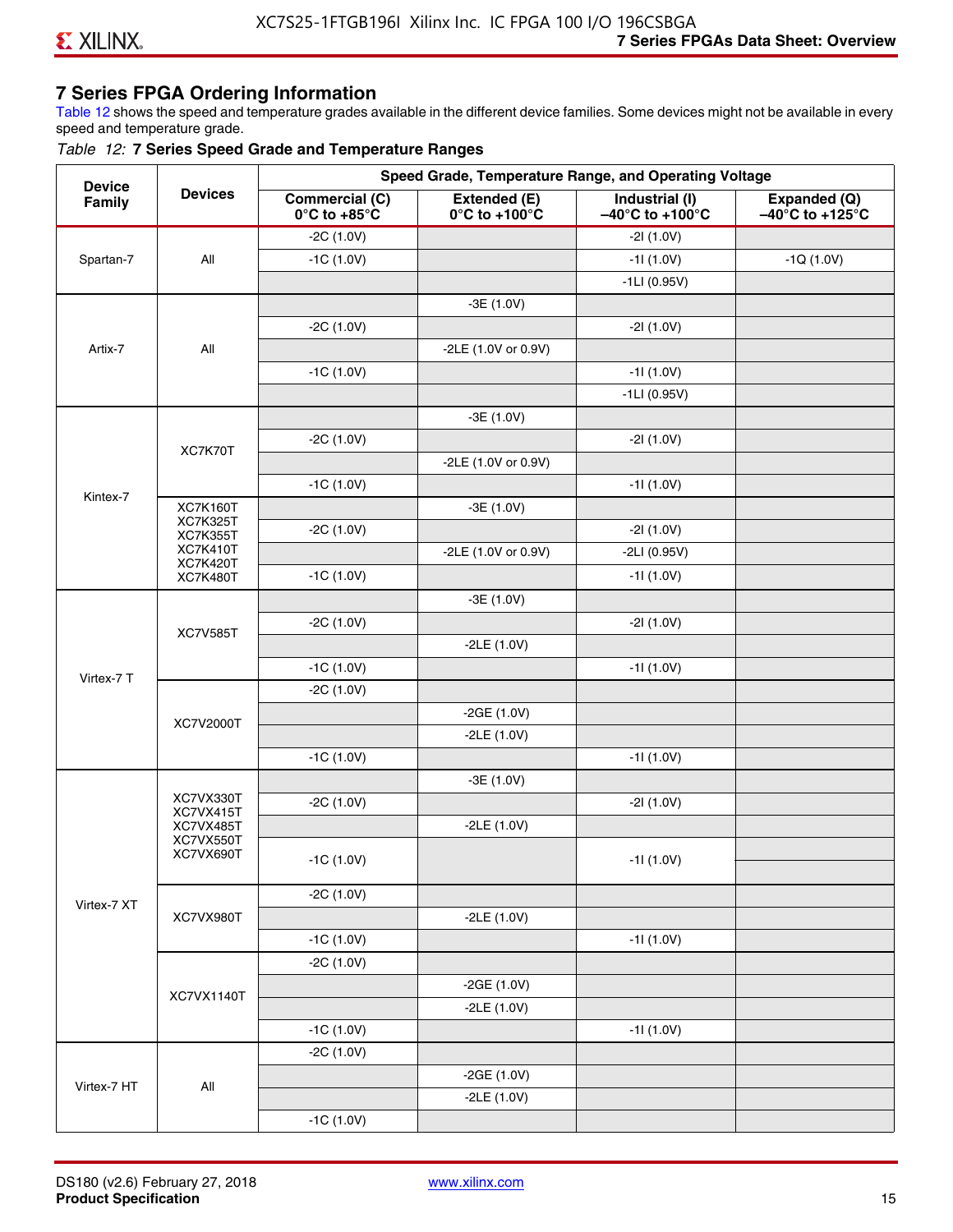The Spartan-7 FPGA ordering information is shown in Figure 1. Refer to the Package Marking section of [UG475,](http://www.xilinx.com/support/documentation/user_guides/ug475_7Series_Pkg_Pinout.pdf) *7 Series FPGAs Packaging and Pinout* for a more detailed explanation of the device markings.





The Artix-7, Kintex-7, and Virtex-7 FPGA ordering information, shown in Figure 2, applies to all packages including Pb-Free. Refer to the Package Marking section of [UG475](http://www.xilinx.com/support/documentation/user_guides/ug475_7Series_Pkg_Pinout.pdf), *7 Series FPGAs Packaging and Pinout* for a more detailed explanation of the device markings.



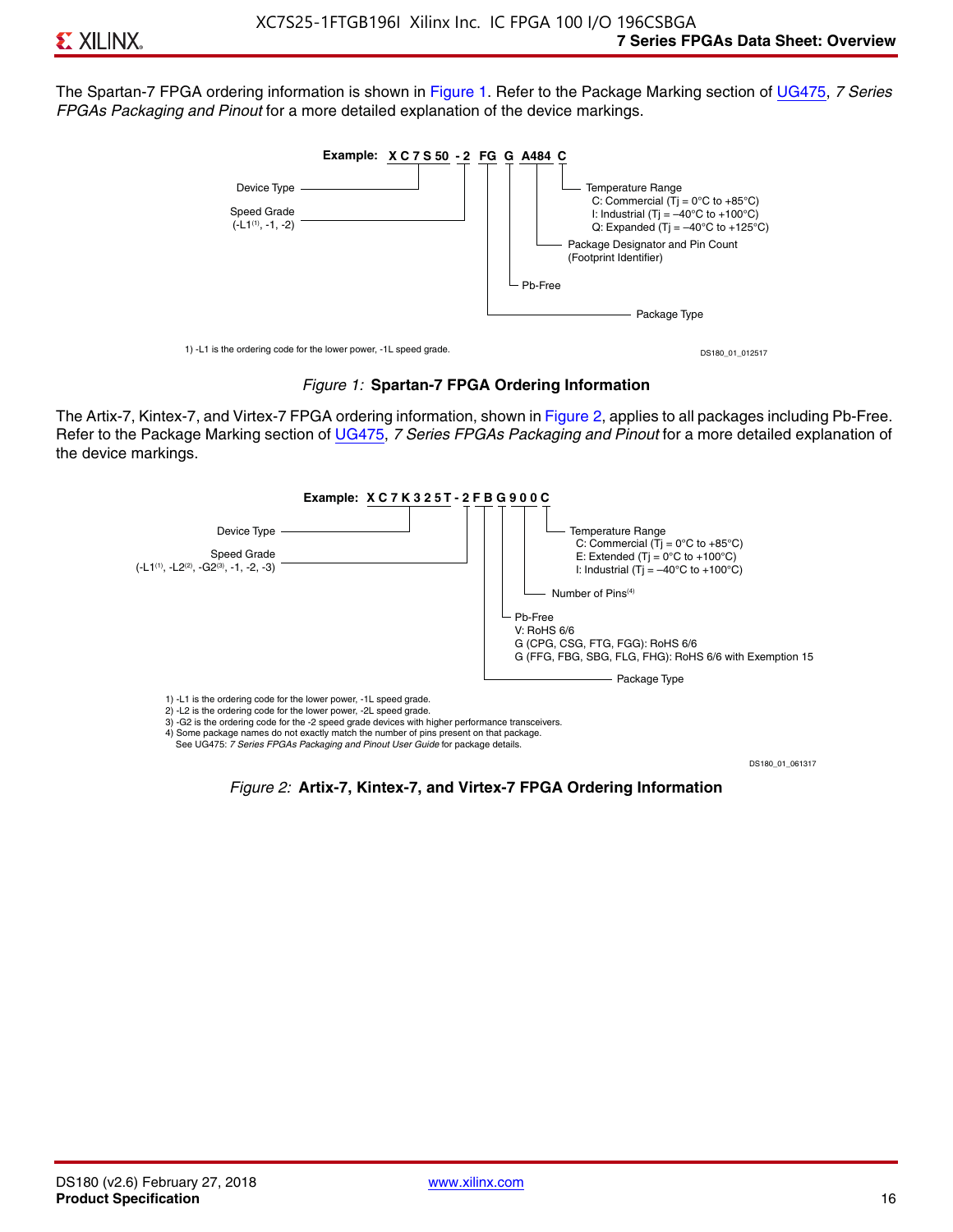# **Revision History**

The following table shows the revision history for this document:

| <b>Date</b> | <b>Version</b> | <b>Description of Revisions</b>                                                                                                                                                                                                                                                                                                                                                                                                                                                                                                                                                                                                                                                                                                                                                                                                                                                                                                                                                                                                                                                                                                                                                                                                                                                                                       |
|-------------|----------------|-----------------------------------------------------------------------------------------------------------------------------------------------------------------------------------------------------------------------------------------------------------------------------------------------------------------------------------------------------------------------------------------------------------------------------------------------------------------------------------------------------------------------------------------------------------------------------------------------------------------------------------------------------------------------------------------------------------------------------------------------------------------------------------------------------------------------------------------------------------------------------------------------------------------------------------------------------------------------------------------------------------------------------------------------------------------------------------------------------------------------------------------------------------------------------------------------------------------------------------------------------------------------------------------------------------------------|
| 06/21/10    | 1.0            | Initial Xilinx release.                                                                                                                                                                                                                                                                                                                                                                                                                                                                                                                                                                                                                                                                                                                                                                                                                                                                                                                                                                                                                                                                                                                                                                                                                                                                                               |
| 07/30/10    | 1.1            | Added SHA-256 to authentication information. Updated Table 5, Table 7, Virtex-7 FPGA Device-<br>Package Combinations and Maximum I/Os table (Virtex-7 T devices), and Table 9 with ball pitch<br>information and voltage bank information. Updated DSP and Logic Slice information in Table 8.<br><b>Updated Low-Power Gigabit Transceivers.</b>                                                                                                                                                                                                                                                                                                                                                                                                                                                                                                                                                                                                                                                                                                                                                                                                                                                                                                                                                                      |
| 09/24/10    | 1.2            | In General Description, updated 4.7 TMACS DSP to 5.0 TMACS DSP. In Table 1, added Note 1;<br>updated Peak DSP Performance for Kintex-7 and Virtex-7 families. In Table 4, updated CMT<br>information for XC7A175T and XC7A355T. In Table 6, replaced XC7K120T with XC7K160T and<br>replaced XC7K230T with XC7K325T-and updated corresponding information. Also added<br>XC7K355T, XC7K420T, and XC7K480T. In Table 7, replaced XC7K230T with XC7K325T. In Table 8,<br>updated XC7V450T Logic Cell, CLB, block RAM, and PCI information; updated XC7VX415T and<br>XC7VX690T PCI information; updated XC7V1500T, and XC7V2000T block RAM information; and<br>replaced XC7VX605T with XC7VX575T, replaced XC7VX895T with XC7VX850T, and replaced<br>XC7VX910T with XC7VX865T-and updated corresponding information. Updated Digital Signal<br>Processing - DSP Slice with operating speed of 640 MHz. Removed specific transceiver type from<br>Out-of-Band Signaling. In Virtex-7 FPGA Device-Package Combinations and Maximum I/Os table<br>(Virtex-7 T devices), replaced XC7VX605T with XC7VX575T and added table notes 2 and 3. In<br>Table 9, removed the FFG784 package for the XC7VX485T device; replaced XC7VX605T with<br>XC7VX575T; replaced XC7VX895T with XC7VX850T; and replaced XC7VX910T with XC7VX865T. |
| 10/20/10    | 1.3            | In Table 7, replaced XC7K120T with XC7K160T. Updated Digital Signal Processing - DSP Slice.                                                                                                                                                                                                                                                                                                                                                                                                                                                                                                                                                                                                                                                                                                                                                                                                                                                                                                                                                                                                                                                                                                                                                                                                                           |
| 11/17/10    | 1.4            | Updated maximum I/O bandwidth to 3.1 Tb/s in General Description. Updated Peak Transceiver Speed<br>for Virtex-7 FPGAs in Summary of 7 Series FPGA Features and in Table 1. Updated Peak DSP<br>Performance values in Table 1 and Digital Signal Processing - DSP Slice. In Table 7, updated<br>XC7K70T I/O information. In Table 8, added XC7VH290T, XC7VH580T, and XC7VH870T devices and<br>updated total I/O banks information for the XC7V585T, XC7V855T, XC7V1500T, and XC7VX865T<br>devices. In Table 9, updated XC7VX415T, XC7VX485T, XC7VX690T, XC7VX850T, and XC7VX865T<br>device information. Added Table 11. Updated Low-Power Gigabit Transceivers information, including<br>the addition of the GTZ transceivers.                                                                                                                                                                                                                                                                                                                                                                                                                                                                                                                                                                                        |
| 02/22/11    | 1.5            | Updated Summary of 7 Series FPGA Features and the Low-Power Gigabit Transceivers highlights and<br>section. In Table 1, updated Kintex-7 FPGA, Artix-7 FPGA information. In Table 4, updated XC7A175T.<br>Also, updated XC7A355T. Added three Artix-7 FPGA packages to Table 5: SBG325, SBG484, and<br>FBG485, changed package from FGG784 to FBG784, and updated package information for<br>XC7A175T and XC7A355T devices. In Table 6, updated XC7K160T and added three devices:<br>XC7K355T, XC7K420T, and XC7K480T. In Table 7, updated XC7K70T package information and added<br>three devices: XC7K355T, XC7K420T, and XC7K480T. In Table 8, added note 1 (EasyPath FPGAs)<br>and updated note 7 to include GTZ transceivers. In Virtex-7 FPGA Device-Package Combinations and<br>Maximum I/Os table (Virtex-7 T devices), added two Virtex-7 FPGA packages: FHG1157 and<br>FHG1761, and updated XC7V1500T (no FFG1157) and XC7V2000T (no FFG1761) package<br>information and removed the associated notes. Added CLBs, Slices, and LUTs. Updated Input/Output.<br>Added EasyPath-7 FPGAs.                                                                                                                                                                                                                        |
| 03/28/11    | 1.6            | Updated General Description, Summary of 7 Series FPGA Features, Table 1, Table 4, Table 5, Table 6,<br>Table 7, Table 8, Table 9 (combined Virtex-7 T and XT devices in one table), and Table 11. Updated the<br>Low-Power Gigabit Transceivers highlights and section. Updated Block RAM, Integrated Interface<br>Blocks for PCI Express Designs, Configuration, Encryption, Readback, and Partial Reconfiguration,<br>XADC (Analog-to-Digital Converter), 7 Series FPGA Ordering Information, and EasyPath-7 FPGAs.                                                                                                                                                                                                                                                                                                                                                                                                                                                                                                                                                                                                                                                                                                                                                                                                 |
| 07/06/11    | 1.7            | Updated General Description, Summary of 7 Series FPGA Features, Table 1, Table 4, Table 6, Table 8,<br>Table 9 and Table 11. Added Table 10. Added Stacked Silicon Interconnect (SSI) Technology. Updated<br>Transmitter, Configuration, and XADC (Analog-to-Digital Converter). Updated Figure 1.                                                                                                                                                                                                                                                                                                                                                                                                                                                                                                                                                                                                                                                                                                                                                                                                                                                                                                                                                                                                                    |
| 09/13/11    | 1.8            | Updated General Description, Table 1, Table 4, Table 5, Table 8, CLBs, Slices, and LUTs,<br>Configuration, and 7 Series FPGA Ordering Information.                                                                                                                                                                                                                                                                                                                                                                                                                                                                                                                                                                                                                                                                                                                                                                                                                                                                                                                                                                                                                                                                                                                                                                    |
| 01/15/12    | 1.9            | Updated General Description, Table 1, Table 4, Table 5, Table 6, Table 7, Table 8, Table 10, Table 11,<br>Block RAM, Digital Signal Processing - DSP Slice, Low-Power Gigabit Transceivers, Integrated<br>Interface Blocks for PCI Express Designs, Configuration, EasyPath-7 FPGAs, and 7 Series FPGA<br><b>Ordering Information.</b>                                                                                                                                                                                                                                                                                                                                                                                                                                                                                                                                                                                                                                                                                                                                                                                                                                                                                                                                                                                |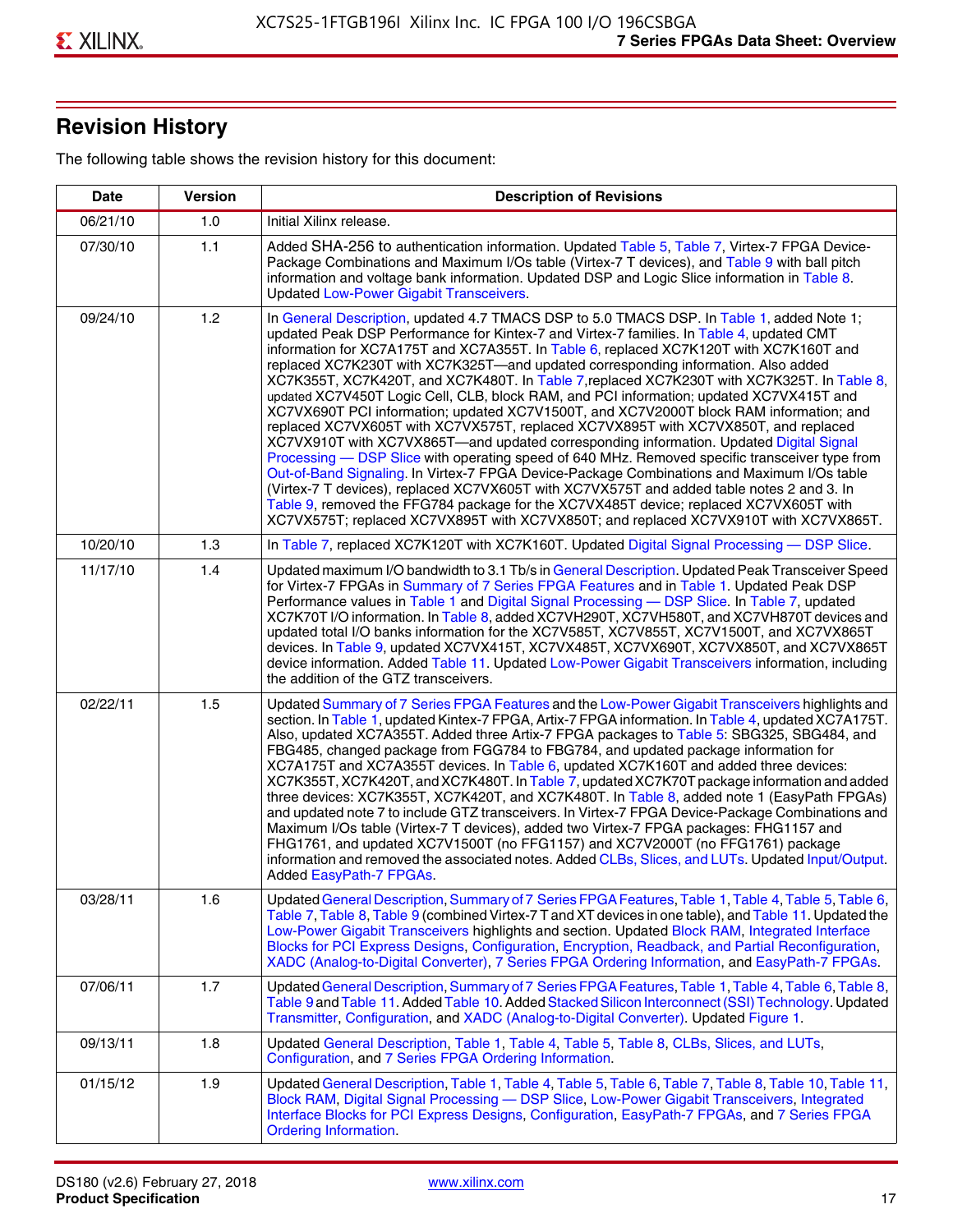| <b>Date</b> | <b>Version</b> | <b>Description of Revisions</b>                                                                                                                                                                                                                                                                                                                                                                                                                                     |
|-------------|----------------|---------------------------------------------------------------------------------------------------------------------------------------------------------------------------------------------------------------------------------------------------------------------------------------------------------------------------------------------------------------------------------------------------------------------------------------------------------------------|
| 03/02/12    | 1.10           | Updated General Description, Table 5, and Table 12.                                                                                                                                                                                                                                                                                                                                                                                                                 |
| 05/02/12    | 1.11           | Updated Table 7, Table 9, Table 10, Low-Power Gigabit Transceivers, and 7 Series FPGA Ordering<br>Information. Added 7 Series FPGA Ordering Information.                                                                                                                                                                                                                                                                                                            |
| 10/15/12    | 1.12           | Updated overview with Artix-7 SL and SLT devices. Updated Table 1, Table 4, Table 5, Table 8, Table 9,<br>Table 10, Table 11, and Table 12. Added Table 3. Updated Regional Clocks, Block RAM, Integrated<br>Interface Blocks for PCI Express Designs, Configuration, and 7 Series FPGA Ordering Information.                                                                                                                                                       |
| 11/30/12    | 1.13           | Updated notes in Table 4 and Table 12. Updated XADC (Analog-to-Digital Converter).                                                                                                                                                                                                                                                                                                                                                                                  |
| 07/29/13    | 1.14           | Removed SL and SLT devices. Updated General Description, Table 4, Table 5, notes in Table 6 and<br>Table 8, Regional Clocks, Input/Output, Low-Power Gigabit Transceivers, Integrated Interface Blocks<br>for PCI Express Designs, Configuration, and 7 Series FPGA Ordering Information. Removed previous<br>Table 3.                                                                                                                                              |
| 02/18/14    | 1.15           | Changed document classification to Product Specification from Preliminary Product Specification.<br>Updated HR I/O information for XC7A35T and XC7A50T in Table 5. Updated XC7VH870T I/O<br>information in Table 8. Updated Table 11.                                                                                                                                                                                                                               |
| 10/08/14    | 1.16           | Added XC7A15T to Table 4 and Table 5. Removed HCG1931 and HCG1932 from Table 11. Updated<br>Input/Output Delay; Block RAM; Configuration; I/O Clocks; and Updated Table 12 and Figure 1.                                                                                                                                                                                                                                                                            |
| 12/17/14    | 1.16.1         | Typographical edit.                                                                                                                                                                                                                                                                                                                                                                                                                                                 |
| 05/27/15    | 1.17           | Updated Table 5, Table 7, Table 9, Table 10, Table 11, and Figure 1.                                                                                                                                                                                                                                                                                                                                                                                                |
| 09/27/16    | 2.0            | Added Spartan-7 devices throughout document, including Table 1, Table 2, Table 3, and Table 12.<br>Added two Artix-7 devices XC7A12T and XC7A25T throughout document, including Table 4, Table 5,<br>and Table 12. Updated General Description; Figure 1, Table 7, Regional Clocks, Block RAM,<br>Integrated Interface Blocks for PCI Express Designs, Configuration, Encryption, Readback, and Partial<br>Reconfiguration, and XADC (Analog-to-Digital Converter). |
| 10/20/16    | 2.1            | Updated Table 5.                                                                                                                                                                                                                                                                                                                                                                                                                                                    |
| 12/15/16    | 2.2            | Updated Table 3.                                                                                                                                                                                                                                                                                                                                                                                                                                                    |
| 03/17/17    | 2.3            | Updated Table 1, Table 5, Table 7, Table 9, Table 10, Table 12, and I/O Electrical Characteristics.                                                                                                                                                                                                                                                                                                                                                                 |
| 03/28/17    | 2.4            | Updated Table 7.                                                                                                                                                                                                                                                                                                                                                                                                                                                    |
| 08/01/17    | 2.5            | Updated Table 5 and Figure 2.                                                                                                                                                                                                                                                                                                                                                                                                                                       |
| 02/27/18    | 2.6            | Added MicroBlaze CPU information to the Summary of 7 Series FPGA Features and Table 1.                                                                                                                                                                                                                                                                                                                                                                              |

# **Notice of Disclaimer**

The information disclosed to you hereunder (the "Materials") is provided solely for the selection and use of Xilinx products. To the maximum extent permitted by applicable law: (1) Materials are made available "AS IS" and with all faults, Xilinx hereby DISCLAIMS ALL WARRANTIES AND CONDITIONS, EXPRESS, IMPLIED, OR STATUTORY, INCLUDING BUT NOT LIMITED TO WARRANTIES OF MERCHANTABILITY, NON-INFRINGEMENT, OR FITNESS FOR ANY PARTICULAR PURPOSE; and (2) Xilinx shall not be liable (whether in contract or tort, including negligence, or under any other theory of liability) for any loss or damage of any kind or nature related to, arising under, or in connection with, the Materials (including your use of the Materials), including for any direct, indirect, special, incidental, or consequential loss or damage (including loss of data, profits, goodwill, or any type of loss or damage suffered as a result of any action brought by a third party) even if such damage or loss was reasonably foreseeable or Xilinx had been advised of the possibility of the same. Xilinx assumes no obligation to correct any errors contained in the Materials or to notify you of updates to the Materials or to product specifications. You may not reproduce, modify, distribute, or publicly display the Materials without prior written consent. Certain products are subject to the terms and conditions of Xilinx's limited warranty, please refer to Xilinx's Terms of Sale which can be viewed at [www.xilinx.com/legal.htm#tos;](www.xilinx.com/legal.htm#tos) IP cores may be subject to warranty and support terms contained in a license issued to you by Xilinx. Xilinx products are not designed or intended to be fail-safe or for use in any application requiring fail-safe performance; you assume sole risk and liability for use of Xilinx products in such critical applications, please refer to Xilinx's Terms of Sale which can be viewed at <www.xilinx.com/legal.htm#tos>.

# **Automotive Applications Disclaimer**

AUTOMOTIVE PRODUCTS (IDENTIFIED AS "XA" IN THE PART NUMBER) ARE NOT WARRANTED FOR USE IN THE DEPLOYMENT OF AIRBAGS OR FOR USE IN APPLICATIONS THAT AFFECT CONTROL OF A VEHICLE ("SAFETY APPLICATION") UNLESS THERE IS A SAFETY CONCEPT OR REDUNDANCY FEATURE CONSISTENT WITH THE ISO 26262 AUTOMOTIVE SAFETY STANDARD ("SAFETY DESIGN"). CUSTOMER SHALL, PRIOR TO USING OR DISTRIBUTING ANY SYSTEMS THAT INCORPORATE PRODUCTS, THOROUGHLY TEST SUCH SYSTEMS FOR SAFETY PURPOSES. USE OF PRODUCTS IN A SAFETY APPLICATION WITHOUT A SAFETY DESIGN IS FULLY AT THE RISK OF CUSTOMER, SUBJECT ONLY TO APPLICABLE LAWS AND REGULATIONS GOVERNING LIMITATIONS ON PRODUCT LIABILITY.